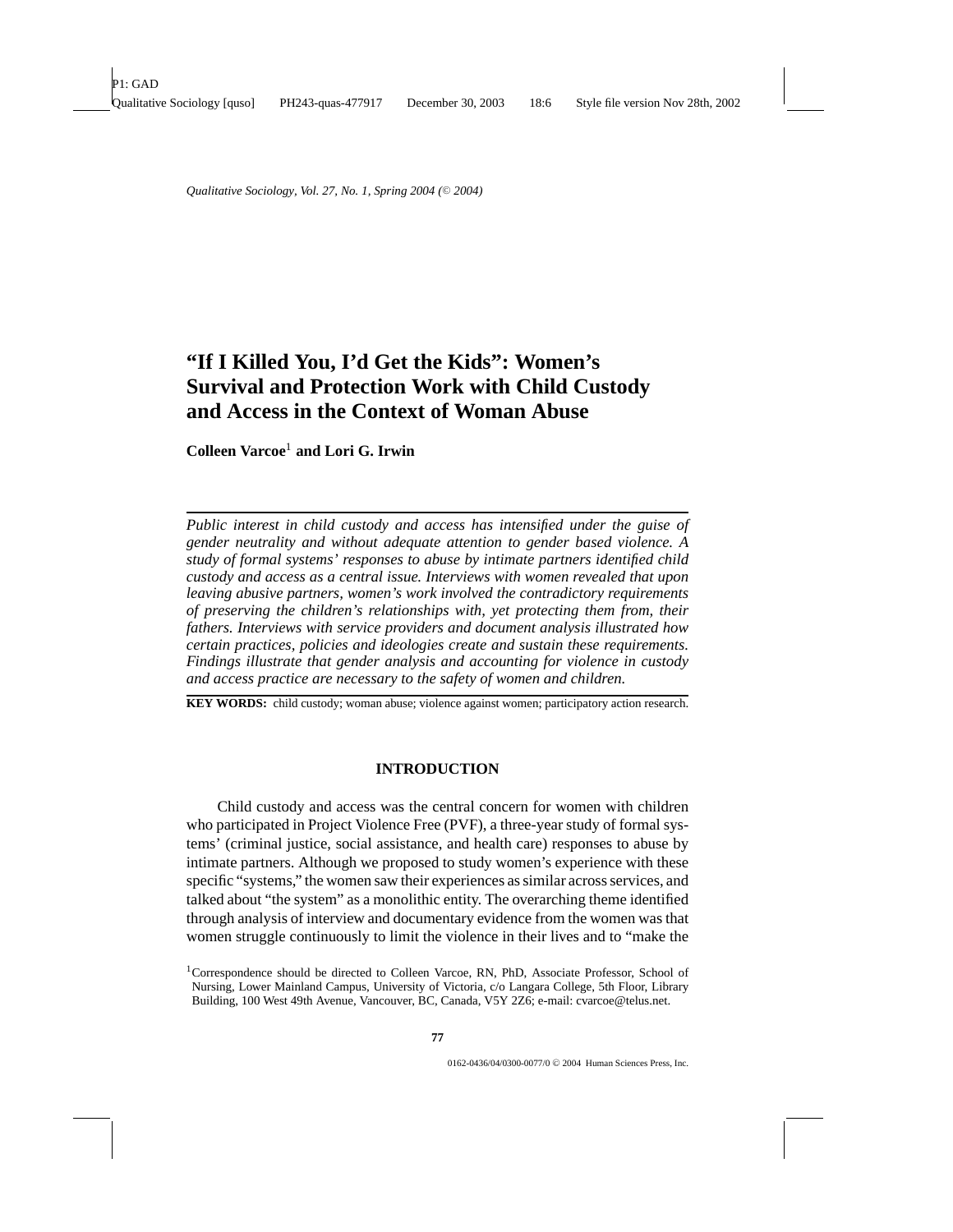system work." We identified four critical sites in which women did most of this work. For all the women, economic survival was a central part of their struggle. For most women, seeking protection, particularly, but not exclusively, from the justice system, was part of their experience. For women new to Canada, working with issues of immigration overshadowed their other efforts. For the women with children, issues of child custody and access dominated and shaped their experiences. This article focuses on child custody and access as one of the sites of women's work in dealing with intimate partner violence. It is based on interview data from the women who were mothers and focus group data from service providers who work with such women as background. The interviews revealed a pervasive tension between obligations to maintain contact between children and their fathers, and obligations to protect children from harm. The purpose of this article is to describe how women work to negotiate formal systems in relation to child custody and access in the context of woman abuse, and how aspects of such systems are problematic. Our argument is that child custody and access processes provide opportunities for abusive partners to exert power and control over their partners and children, and that these opportunities are often supported by policies and practices of service providers.

# **PROJECT VIOLENCE FREE IN CONTEXT**

The research study was a Participatory Action Research (PAR) project conducted collaboratively by academic and community researchers and a social action group, Women In Action (WIA), comprised of women who have experienced abuse.2 The study was conducted in two adjacent suburban communities in Western Canada. The data were collected between 2000 and 2002. During this time, the Canadian federal government was seeking to revise legislation governing post-divorce child support and divorce (see Boyd 2003). The study's impetus came from a Violence Against Women Community Co-ordinating Committee comprised of representatives from a wide range of services including transition houses, the police, child welfare services, social services, counseling services, and public health. The committee determined that women were "falling between the cracks" and wanted research into the reasons and dynamics. Women who initially were approached to advise on the research decided to take a more active role and partnered with the principal researcher (the first author of this article) to obtain funding and carry out the research, forming WIA in the process. Over the three years of data collection, the research team interviewed forty-six women who experienced partner abuse and thirty-eight service providers. Documentary data from the women

<sup>2</sup>The researchers defined woman abuse as a pattern of physical, sexual and/or emotional violence by an intimate partner in the context of coercive control (Tjaden and Thoennes 2000). This analysis is based on data from women who experienced such abuse, although the women's group attracted participants who had a broader range of experience (including, for example, stalking by a stranger).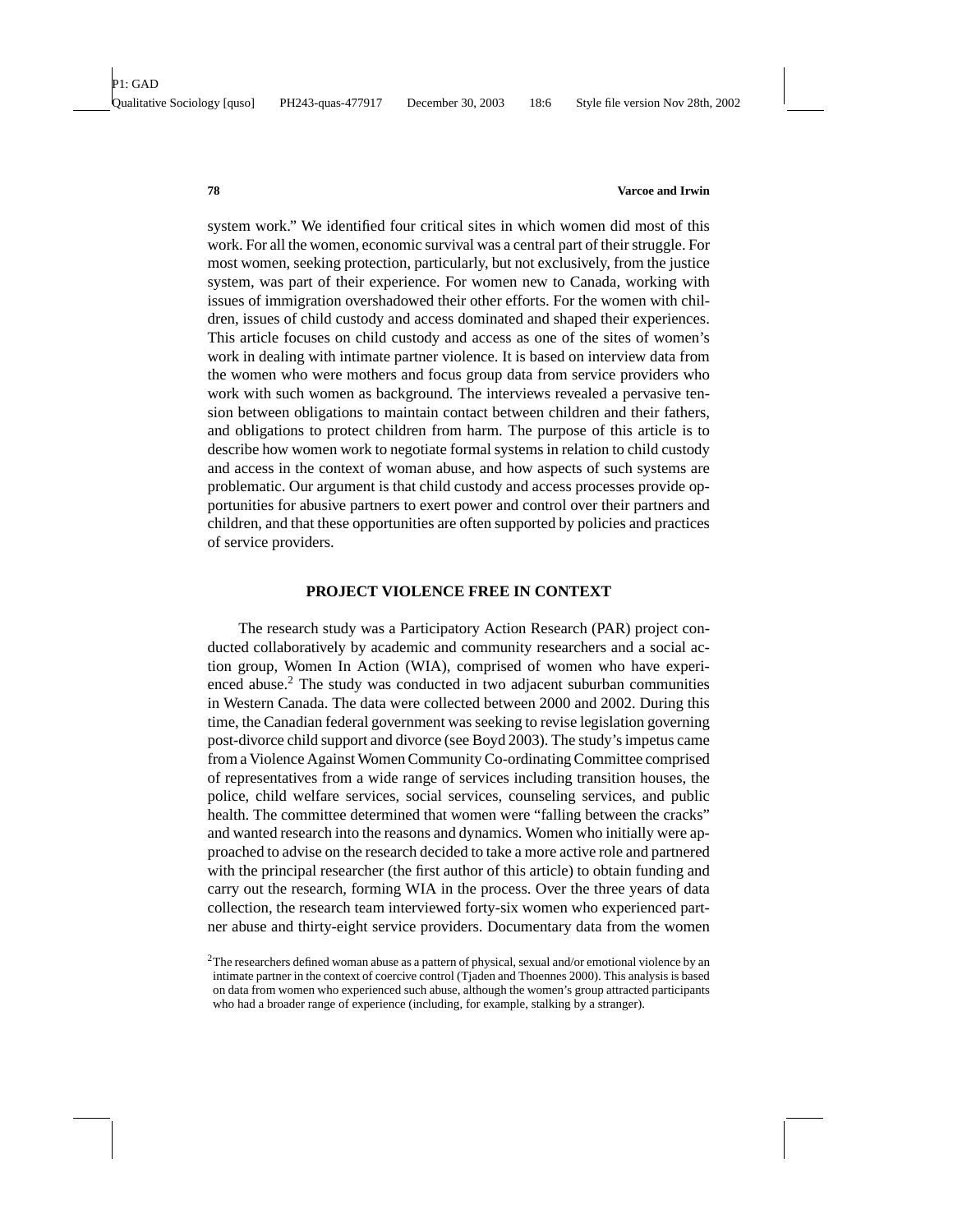and service providers were collected. This article draws on this large database, but is a focused analysis of data from a smaller number of women with children who participated during the first two years, using data from service providers regarding custody and access processes as background data.

#### **LITERATURE**

Violence by intimate partners profoundly shapes the experience of motherhood, and motherhood changes women's lives such that their experiences of violence by intimate partners are altered (Hardesty 2002; Irwin, Thorne and Varcoe 2002). The gendered social assignment to women of responsibility for family, relationships, and children profoundly shapes women's lives and their options in terms of living with violence (Featherstone 1999; Mahoney 1994). Beginning before pregnancy with reproductive decision-making (Campbell et al. 1995; Goodwin et al. 2000), continuing into pregnancy (Johnson 1996; Torres et al. 2000), and extending throughout the life of the child, women who are abused must remain connected to abusive partners, and mothering is an area in which abusive partners can exert power and control (Hardesty 2002; J. McFarlane et al. 1999).

Women who are abused actively make decisions about their lives, and consideration for their children figures prominently in those decisions. Researchers (e.g., Henderson 1990; Hilton 1992; Humphreys 1995a, 1995b; Irwin et al. 2002) have documented that women's concerns about their children influence their decisions, and have illustrated that women both stay in and leave abusive relationships partly because of what they believe is best for their children.

Women with children must take into account the impact of the abuse on their children. When women are abused, children are affected whether or not the children are being physically or sexually abused (Bennett 1991; Ericken and Henderson 1992; Henderson 1990, 1993; Henning et al. 1997; Hughes 1988; Jaffe, et al. 1986; Jaffe, Wolfe and Wilson 1990; Jouriles, Barling and O'Leary 1987; Kolbo 1996; Peled, Jaffe and Edleson 1995). Children who witness violence are traumatized by it, and the line between witnessing violence and child abuse is unclear. In fact, studies of children are limited by the difficulty in distinguishing between the impact of witnessing abuse and being abused (Edleson 1999). Research indicates that children are abused in up to 70 percent of families in which woman abuse occurs (Bowker, Arbitell and McFerron 1988; Edleson 1999; Stark and Flitcraft 1991).

Even when women leave abusive partners, the impact of violence persists or, in some cases, escalates for them (e.g., Campbell et al. 1998; Canadian Centre for Justice Statistics 1993; Fleury, Sullivan and Bybee 2000; J. M. McFarlane et al. 1999; Tjaden and Thoennes 1998) and their children (Hardesty 2002; Kurz 1995; Shalansky, Ericksen and Henderson 1999). Because abuse persists or escalates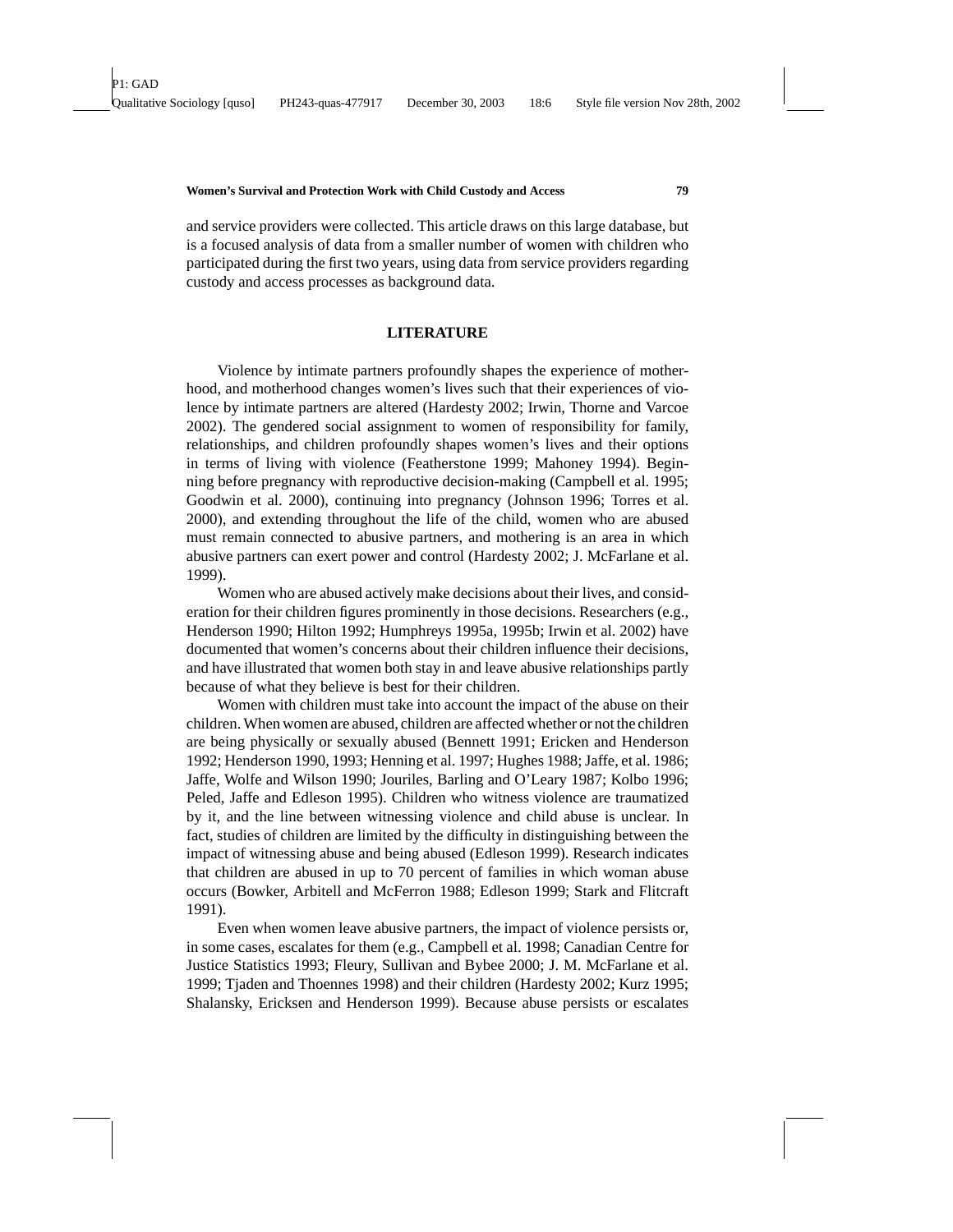beyond separation, and because women are often vulnerable in relation to their children, custody and access becomes a focal point for abuse post-separation. However, legal and social practices related to child custody and access have not been developed specific to abuse, resulting in ambiguity and contradiction regarding what ought to be done, and creating problematic circumstances for women who are abused.

Research is ambiguous regarding the impact of separation and divorce on children and what ought to be done, particularly with respect to children whose mothers have been abused. Despite the fact that early studies regarding divorce (e.g., Amato and Keith 1991a; Wallerstein and Blakeslee 1989) questioned the benefit of contact with both parents by children when there is violence, this research has often been interpreted as suggesting that such contact is important for the healthy development of children in *all*families. Wallerstein and Blakeslee observed that following family break-up the majority of children from families in which there was violence suffered related long-term effects. Amato offered reservations regarding maximizing parental contact in all cases, stating that "when conflict between parents is marked, frequent contact with the non-custodial parent may do more harm than good" (1994, p. 150). Despite these cautions, the primary message that appears to have influenced public discourse and policy is that parents' access to children supersedes concern for the safety of children and their mothers. As a result, ideas such as "shared parenting," "co-parenting," and "joint custody" have been applied widely without due regard for the consequences of gender based violence.

A growing body of international literature illustrates the complexities and shifting legal and social contexts of custody and shared parenting in the case of abusive relationships (e.g., Amato 1994; Amato and Keith 1991b; Chesler 1991; Dunne, Hudgins and Babcock 2000; Hester and Radford 1996; Kaganas and Sclater 2000; Lye and Wechsler 2000; Newmark, Harrell and Salem 1995; Rhoades, Graycar and Harrison 2000; Smart and Neale 1997). Boyd (2003) documents how the new ideology of fatherhood that began to emerge in the 1970s emphasized the importance of fathers to children and fostered a gender-neutral approach. These ideas paradoxically had a gendered impact on women as they obscured women's caregiving work and gender based violence. In North America by the late 1990s, child custody and access had become a prominent issue for women abused by their partners (see Neilson 2001) and a focus of much criticism by all parties. Some groups used the discourse of "men's rights" and "fathers' rights" (Coltrane and Hickman 1992), the notion that parents are interchangeable with one another, and ideas about equality to suggest that fathers and mothers ought to have "equal rights" without concern for different and "gendered" responsibilities (Boyd 1990; Graycar 1989). In the U.S., and increasingly in Canada, other features that continue to shape abused women's experiences with custody and access include the focus on children's welfare as distinct from the welfare of their mothers and families (Edleson 1998; Swift 1995, 1998), increased public scrutiny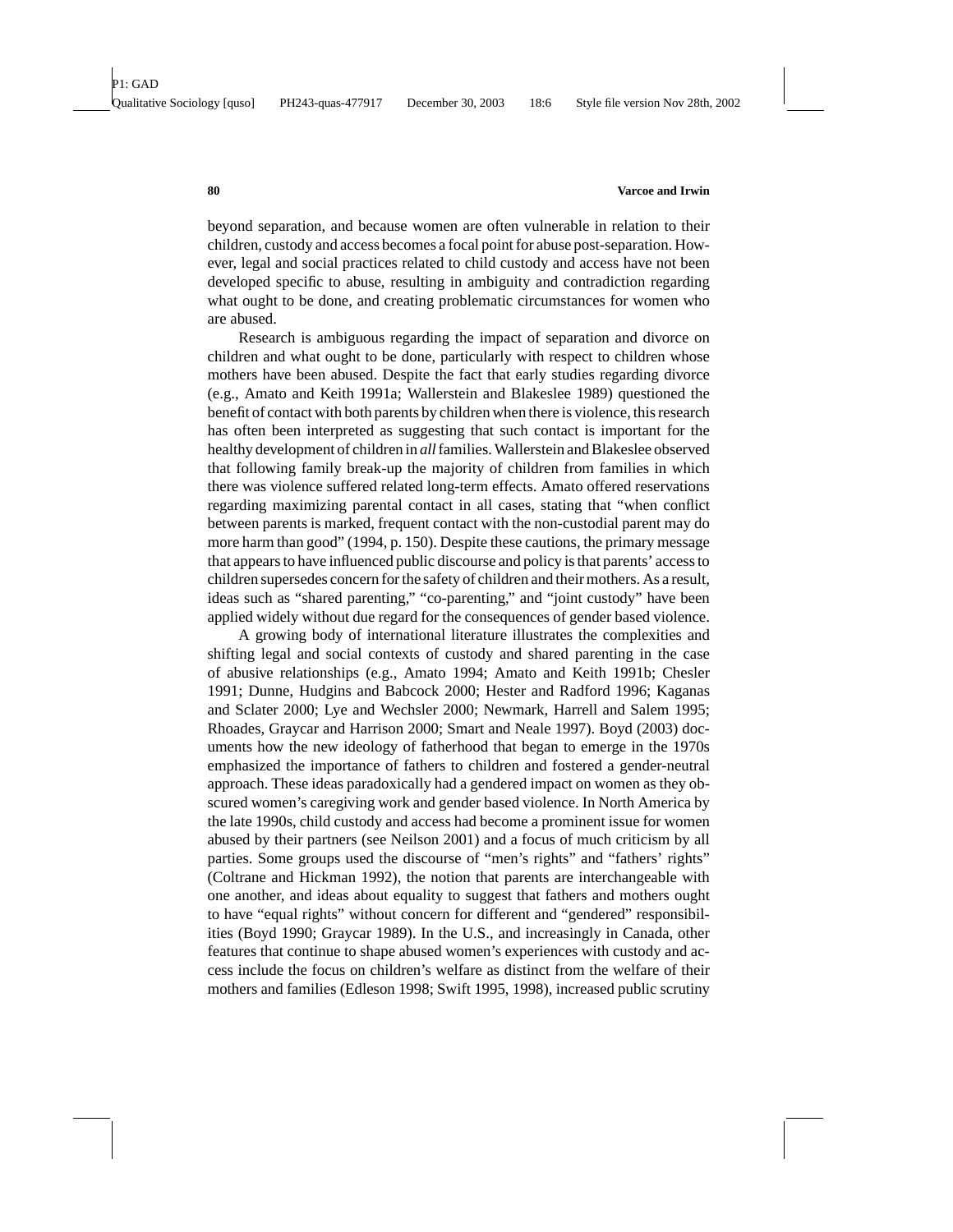and criticism of child protection services (Saunders 1994; Swift 1998), increased public scrutiny of mothering (Chesler 1991; Fay 1999; Swift 1998), and a resultant increased state use of child apprehension and surveillance of mothering (e.g., Humphreys 1997). While researchers have identified many problems associated with child custody and access, the implications have not had an appreciable effect on policy and practice. Furthermore, these complexities occur within the context of problematic social responses to woman abuse in general, the consequences of which are rarely taken into account in policy and practice decisions.

Civil policies and procedures related to post-separation custody and access of children have been criticized in Canada for failing to protect women who have been abused and their children (e.g., Boyd 1996; Goundry 1998; Laing 1999; Taylor, Barnsley and Goldsmith 1996; Taylor, Taylor and Boyd 1998). Concerns include the questionable assumptions that a woman must facilitate a father's access to the children regardless of danger to herself or the children, and that maximum contact with both parents is essential and beneficial. Criticisms also focus on the failure to consider woman abuse as indicative of risk of violence for children and of unfit fathering (e.g., Boyd 2003), and the lack of protective measures for women and children during access.

Researchers and women's advocates contend that not only does the civil justice system fail women, it is used as a tool of harassment by ex-partners (Goundry 1998; Reid 1998). Studies have demonstrated that such harassment is particularly prevalent in relation to disputes regarding custody and access of children (Chesler 1991; Kurz 1995; Taylor et al. 1996; Taylor et al. 1998). Goundry explains that the civil justice system is experienced by women as complicit with tactics used by ex-partners, such as repeated court applications, custody blackmail wherein fathers extract compliance with certain demands in return for custody concessions, failure to pay support, assaults during access exchanges, criminal harassment, child abuse during visitation, and threats of child abduction. Scholars have also expressed concern that the widespread implementation of co-parenting plans poses serious danger for women who have been abused and their children (Chesler 1991; Drakich 1988; Peled 2000; Taylor et al. 1998). Those who work with women and children are familiar with these concerns, and particular aspects of the civil justice system have been studied. However, systematic study of experiences with such systems from the perspective of abused women is absent. This paper adds the perspective of women, illustrates how policies, practices, and ideologies create and preserve these problems, and suggests why and how services intended to serve women and children are so often harmful in their implementation.

## **METHOD**

The collaborative research team utilized participatory action research as a "means of putting research capabilities in the hands of deprived and disenfranchised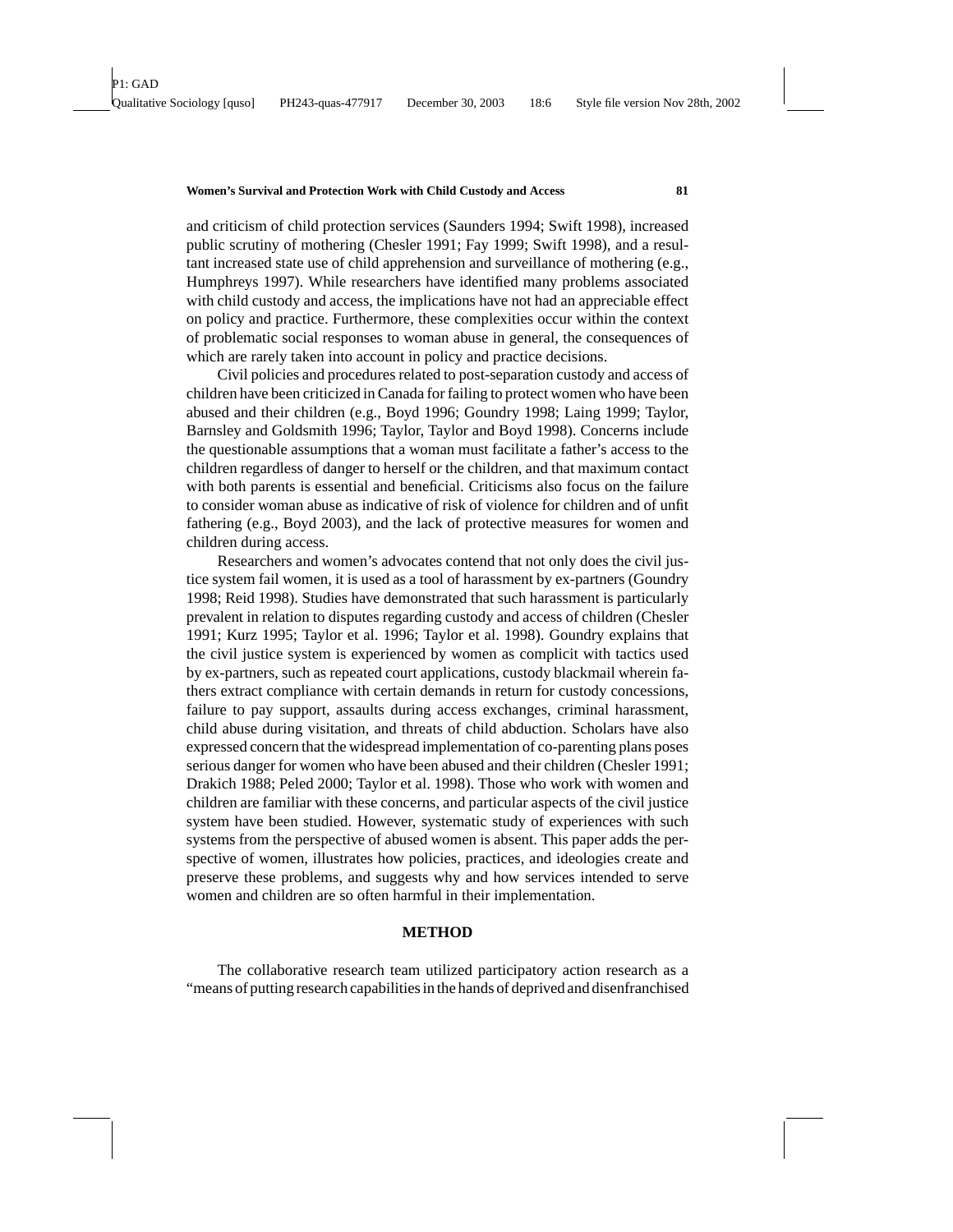people so that they can transform their lives for themselves" (Park 1993, p. 1). Within the participatory framework, we used institutional ethnography to study formal systems from the standpoint of women who have experienced abuse. Institutional ethnography is a research methodology developed by sociologist Dorothy Smith (Smith 1987, 1990, 1999) that permits the study of the social organization of knowledge and experience. Key elements of this approach include standpoint theory, a concern with what Smith calls the relations of ruling, and an uncovering of the taken for granted in the everyday world. Beginning at particular disjunctures, that is, contradictory experiences and struggle, Smith uses the standpoint of women as a methodological tool. Standpoint theory is more than a mere point of view; rather, standpoint theory locates the interests of the research and grounds the inquiry in actual embodied practices (Campbell 1998; Campbell, Copeland and Tate 1998; Rankin 1999). Inquiry is undertaken to explore how social practices are organized in the everyday; that is, how relations of ruling are enacted. This research entailed a detailed description of the everyday experiences of women that was used as a foundation for investigating how practices within formal systems are organized.

In accordance with advice that rigor and ethics cannot be separated in qualitative research (Guba and Lincoln 2000; Lather 1993; Lincoln 1995, 1998), we focused upon "voice," reflexivity, and the development of ethical relationships rather than merely negotiating consent. We ensured that the voices of the women were central, not only by using interview data, but by working from the guidance of the women and involving them in data analysis and writing. Attention to bias through reflexivity (Anderson 1991; Hertz 1996; Heshusius 1994) was used to balance this commitment to the participants' voices. The principal researcher's university conferred initial and frequently updated ethical approval. Consent was negotiated on an ongoing basis throughout the project with all participants.

#### **Recruitment and Participants**

A core group of women worked with the principal researcher to design the study and obtain funding. These women became the core participants and began by providing individual interviews. Beyond these core participants theoretical sampling (Morse 1986) was employed to insure the participation of women diverse in terms of ethnicity, age, education, and income. The core participants and service providers who served on a steering committee recruited women using word of mouth, flyers, open house events at various agencies, and referrals to target women with particular characteristics and experiences. Once custody and access was identified as a major theme, recruiters sought women with a range of differing experiences such as child apprehension and court ordered psychological assessments to add breadth to the existing data. Twenty-seven women who had children and had experienced abuse participated. These women included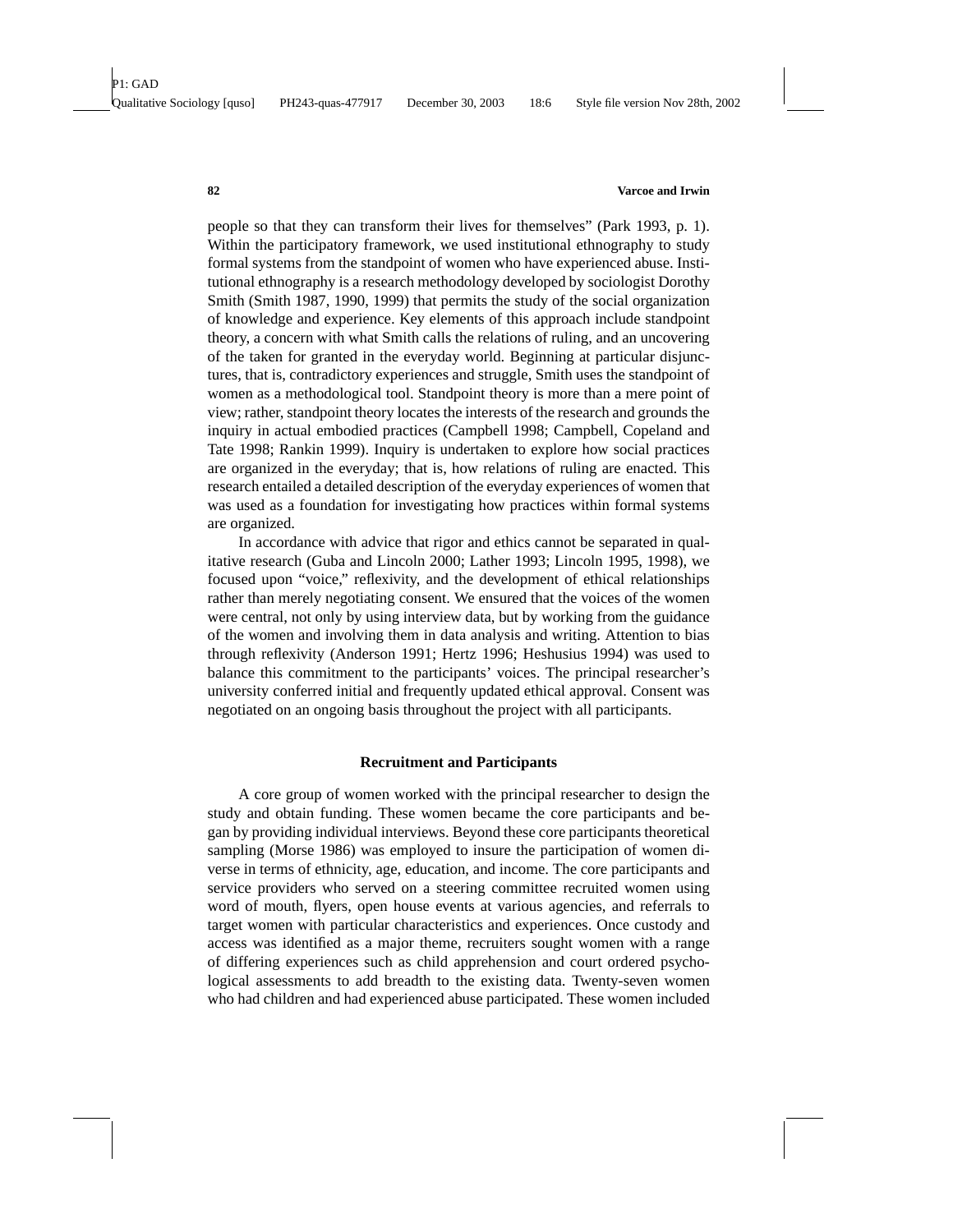fifteen Canadian-born women: six English-speaking Euro-Canadians, one Frenchspeaking Euro-Canadian, one English-speaking Asian Canadian, and seven First Nations women. Twelve were immigrants: two from the Philippines, one from each of Eastern Europe, Iran, Vietnam, Africa and Hong Kong, and five South Asian women who immigrated to Canada from Pakistan, India, the United Kingdom and Africa. Interpreters participated in the interviews of five of these women. The women's ages range from 21 to 63; the average age was 42, and the children's ages ranged from newborns to adults. Annual income varied from single income welfare to over \$80,000 (CDN); the majority earned under \$15,000, with the average income being \$21,716. All women had left their abusive partners and all but two had custody of their dependent children.

After initial analysis of the women's interviews, focus groups were held with service providers from women-serving organizations, and the justice and child protection systems. As analysis unfolded, it became clear that women's efforts where concentrated on areas of concern about child custody and access that crossed many services, and we organized the focus groups accordingly. Twentyeight service providers who work with women who experience violence and/or their children participated in focus groups on child custody and access. Steering committee members, the researchers, and the women themselves recruited service providers,<sup>3</sup> including police, transition house workers, lawyers, judges, child protection workers, counselors for women and children who witness violence, multilingual advocates, family court counsellors, and visitation supervisors.<sup>4</sup>

## **Data Collection**

The researchers and research assistants conducted<sup>5</sup> in-depth qualitative individual interviews with the 27 women. Interviews were conducted at a place of the woman's choosing, lasted from one to four hours and focused upon the women's experiences with getting help dealing with abuse by a partner.

The team wrote a preliminary paper about child custody and access based on the initial analysis of the women's interviews (Varcoe, Jaffer and Irwin 2002) and distributed it to service providers prior to the focus groups. They read the paper in advance so that all could begin talking from some common ground. A researcher

<sup>&</sup>lt;sup>3</sup>Some service providers requested participation or accompanied others without invitation. Despite widespread support among service providers, some expressed fear that the project would be too critical, and thus perhaps participation was based on a desire to "defend" programs.

<sup>4</sup>Supervised visitation entails the presence of a designated person when a parent visits with a child. Such a service is usually court ordered, but the designated person may be one who provides such a service for pay as a business, or a family member.

<sup>5</sup>The core group of women from WIA initially trained to conduct the interviews with one another, but decided that listening to others' stories was too painful, and that they did not have time to develop sufficient skill. Thus all interviews were conducted by the principal researcher or by one of two research assistants.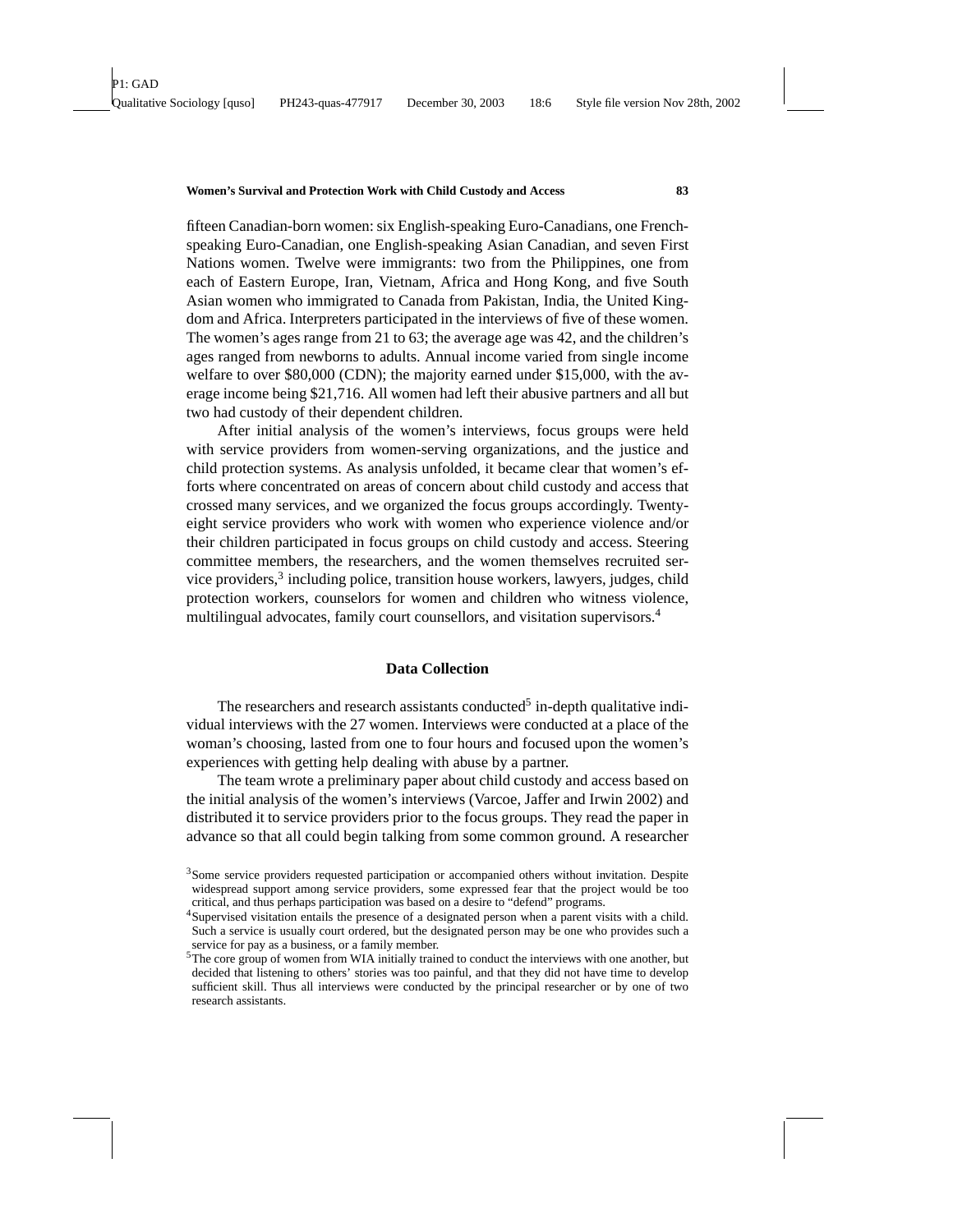and a woman from WIA facilitated each group. Focus groups were heterogeneous (that is, they were comprised of women's advocates and service providers from a wide range of agencies), which meant it often was difficult to insure equitable participation. Those with more position power (e.g., lawyers and judges) tended to be more comfortable speaking than those with less (e.g., advocates and counselors).

Individual and focus group interviews were tape-recorded and transcribed verbatim. Field notes were taken during interviews, and the women provided documentary evidence such as letters from lawyers, court orders, and notes they made during experiences such as court appearances or interviews with social workers or psychologists. Service providers supplied documents such as intake forms, risk assessment tools, policies, and education materials. The researchers also kept field notes throughout data collection, with about twenty hours of observation in child custody and access hearings being most relevant to the current analysis.

## **Data Analysis**

A team comprised of the two academic researchers, the two hired community based research assistants, and six participant-researchers conducted the analysis. Following principles of ethnographic analysis (Hammersley and Atkinson 1995; Spradley 1979), analysis began with each person independently reading each interview in its entirety to get a sense of the whole. The analysis team then worked through the interview together to identify meaning units and assign the units to conceptual categories. The analysis began with broad, simple categories such as "women's work," but quickly gained specificity. For example, women's work was seen to encompass "unlearning expectations" related to being able to work with service providers within organizational limitations. Relationships between conceptual categories were proposed. As more interviews were analyzed, the categories and relationships between categories were refined, changed, and described in a narrative format. Further data were sought to challenge, contradict, confirm, and broaden the developing conceptual frameworks and explanations. As they were collected, focus group interview and documentary data were incorporated into the analysis in a similar manner. Periodically, the analysis team reported to the larger group of women for input.

# **FINDINGS**

Overall we found that women's work with systems dominated their lives once formal systems were involved. Our analysis identified child custody and access as the most critical issue of concern to the women in this study who had children. It was the area in which these women had to do the most work both with ex-partners and with formal systems. From the perspective of the women, all of their children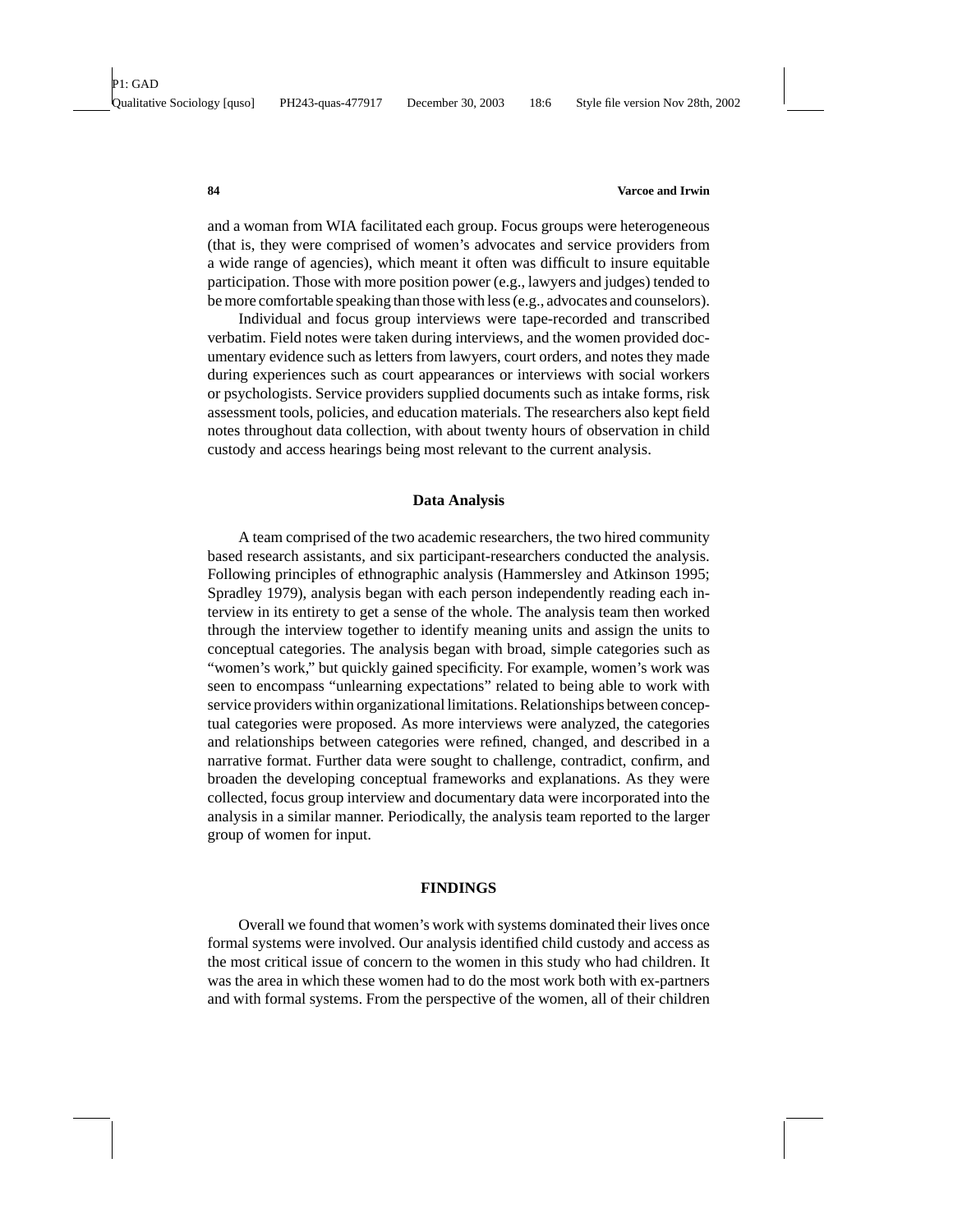were negatively affected by being directly abused and/or by witnessing abuse, and/or by systems responses. Each woman's work involved not only attempting to protect herself and limiting or ending her relationship with her partner, but also working to preserve the children's relationships with, yet protect them from, their father.<sup>6</sup> The need to accomplish this nearly impossible challenge was fostered by social values (such as a value for children having two parents, the importance of family, the expectation that women preserve interpersonal relationships) to which the women largely subscribed, and by requirements set out in policies in accordance with these values. Although these expectations were evident regardless of what services were involved, they were most evident in child protection and justice systems. Systems involvement with issues of child custody and access, though necessary and often helpful, was problematic when those responses re-victimized the woman and supported further abuse by her partner through her children. According to the women, intimate partners who had used the children to effect abuse and control within the relationship similarly used custody and access processes beyond the relationship. Thus, our central finding was that child custody and access processes provide opportunities for abusive partners to exert power and control over their partners and children, and that these opportunities were often supported by policies and practices of service providers. These dynamics, the contradiction between the obligation to facilitate contact between children and fathers on one hand and to protect the children on the other, and the contradictions among various organizations created additional work and expense for both women and service providers, and increased safety risks for the women and their children.

# **Children As Tools of Abuse**

The women with children all reported that their abusive partners used the children as part of the dynamics of abuse during the relationship. Most of the women reported that during the relationship their ex-partners threatened to harm or kill the children, or take the children away from the women. One woman recounted:

My former husband had lain down in bed beside me ... He just laid down very quietly, and... he said, "If I killed you, I would get the kids" ... That was all he said. And just the way he said it—he was very calm and cool how he said it. So, the next morning, I was so terrified, I went to my family doctor and I said, "I want you to have this on record because, if I'm killed, I don't want him to have the kids because he's not good for them."

The children were used as tools to keep the women compliant with their partners' demands. One woman reported, "All the time he was forcing me to have sex because if I refused, he threatened to kill me in front of the children." The features of these dynamics varied with the circumstances of the particular situations. For

<sup>6</sup>The term "father" is used as only one of 27 abusive parents in this sub sample was female, and all other abusive partners were either fathers or stepfathers to the children.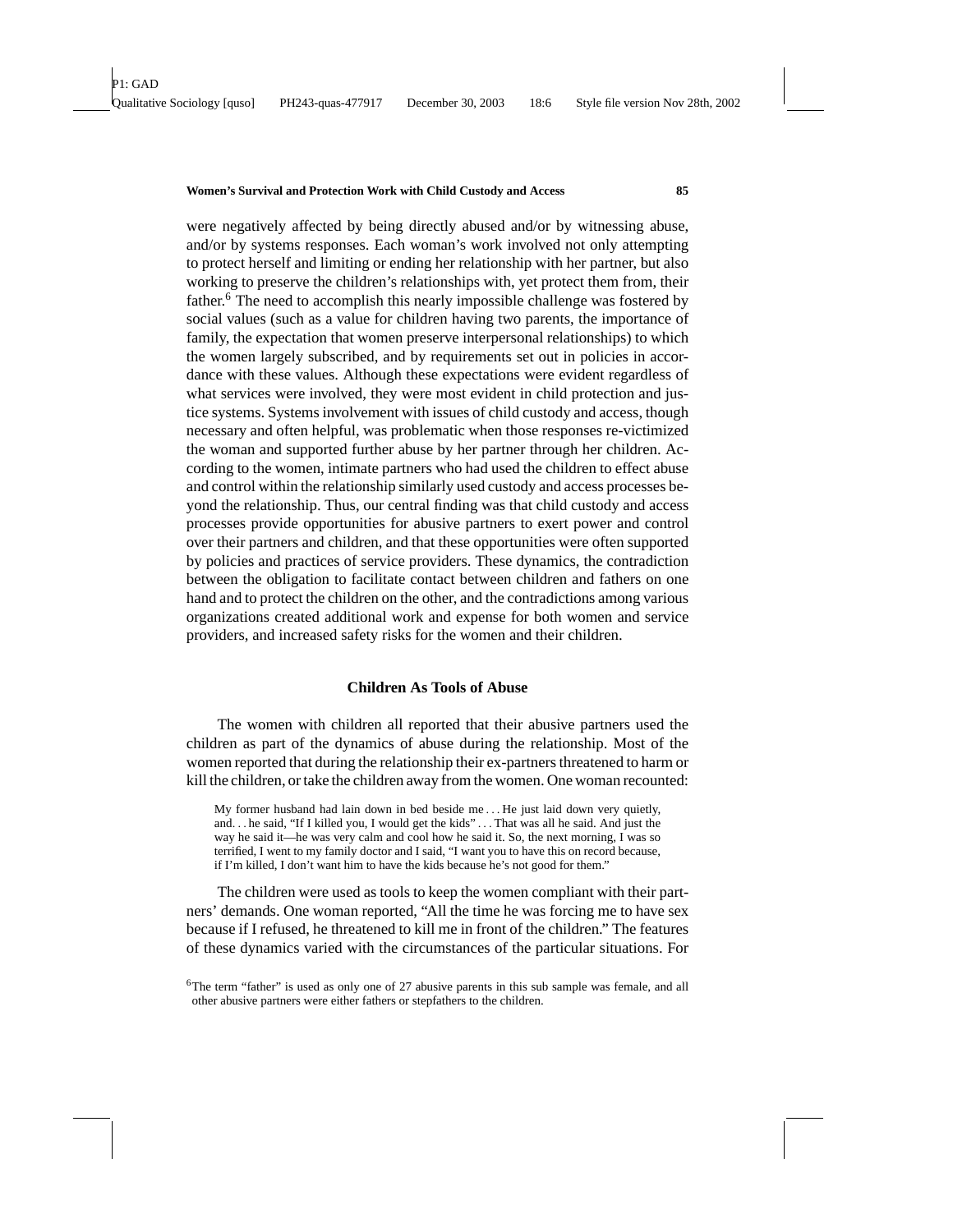example, women who were immigrants were infinitely more vulnerable to threats regarding custody of their children when the woman's immigration status was dependent upon her partner. Several abusive partners told such women that they would be deported without their children. Indeed, several of the women shared letters from Citizenship and Immigration Canada that documented their partner's actions to revoke their citizenship status or interrupt their applications.

These tactics usually intensified as the women attempted to leave their partners. When the women left, access to the children by the women's abusive partners was required, despite the danger to themselves or the children. Access was required both by social expectations, to which the women largely subscribed, and by policies and practices. The women in this study all espoused value for the children's relationships with their fathers, further entrenching contradictory obligations. For example, even after years of abuse, one woman still believed that she did the right thing by her efforts to preserve her sons' relationships with their father. She said,

I strongly believe kids do need two parents. I always have...I think that was partly one of the reasons I stayed. I think it is important to have both parents. I think you learn from both parents. I mean, my one son picked up some bad stuff but he also picked up some good stuff, like he doesn't have an identity problem. He just tends to be more aggressive than I would like him to be.

Upon leaving, the women in this study did not immediately seek to limit access of their abusive partners to the children; nor did they immediately seek involvement of formal systems with respect to child custody or access. One woman said,

Initially, we both decided [about custody and access]. We did a separation agreement and at that time I believed that the abuse was just directed at me. And I believed that [our daughter] should see her dad and I wanted [her] to see her dad and I was hoping with me out of the picture, [she] and her dad could have a good, loving, nurturing relationship.

As in this instance, usually it was not until the partner was abusive when picking up the child, or was abusive to the child during access visits that the women sought to limit access and sought assistance from formal systems.

Importantly, access to children by abusive partners and decisions regarding custody of the children often provided opportunities for continued abuse by partners. The women recounted how their abusive ex-partners harassed them by phone regarding access arrangements, and in person during access visits, harassed others they enlisted to assist with access arrangements, and used formal systems processes to harass. One woman arranged a third party exchange because her ex-husband was abusive to her when picking up and dropping off the children.

My lawyer went to court and got me a paper that my husband through [my] friend could come pick up the children and bring them back, like access through a friend. Because my husband didn't like the arrangement, every time that he came to pick up the children or bring them, he would get into an argument with my friend. I spoke to my lawyer... "My friend is getting tired of this situation and she doesn't want to continue." My lawyer said, "I don't know what else we can do. See if you can find another friend who will do this access."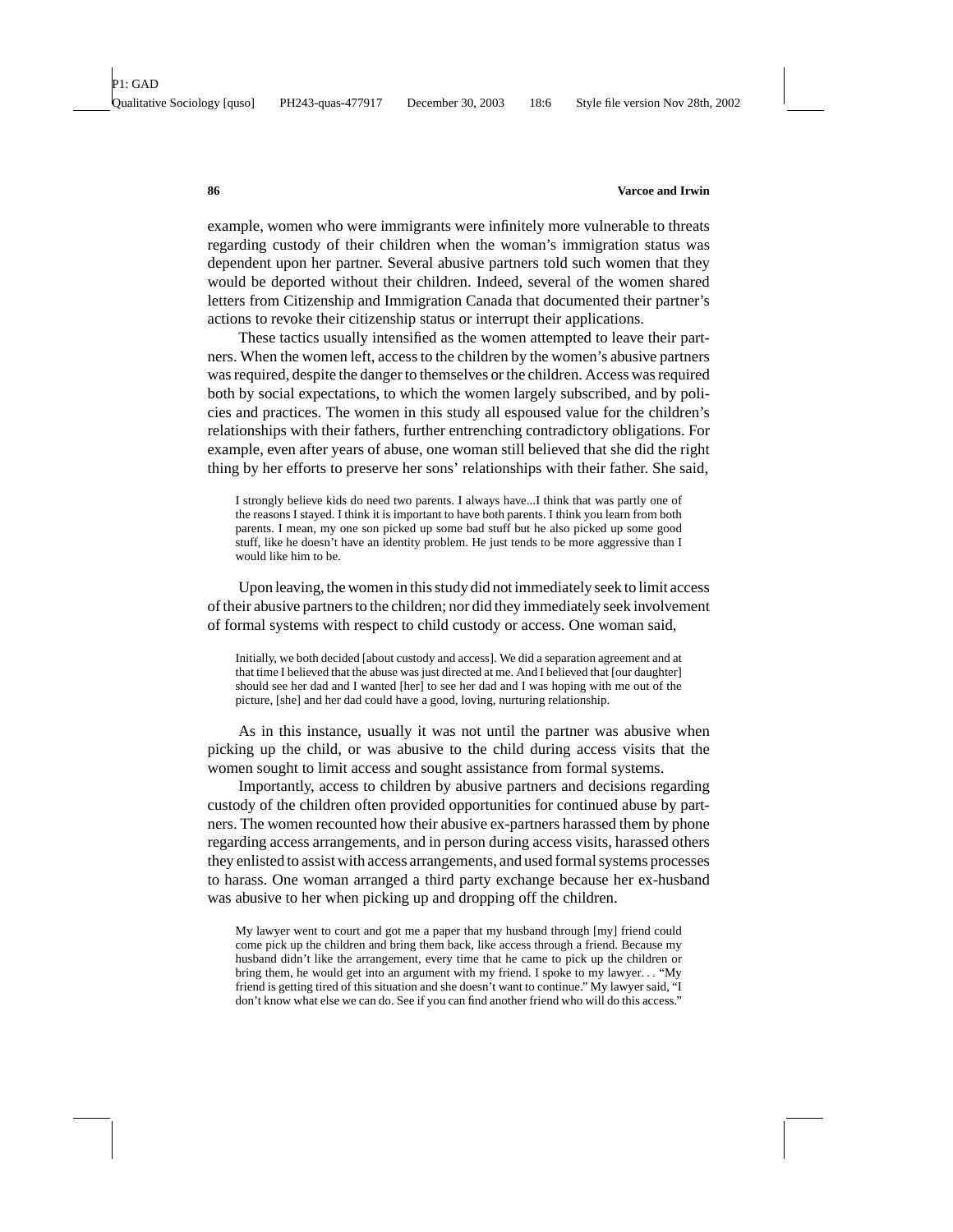Despite considerable effort, this woman was unable to find another third party, and therefore applied for supervised exchange through a formal program. The first time her ex-husband used the supervised exchange, he did not return the children as required by program policy. Police and child protection personnel returned the children to her. She then applied for, and was required to share the cost of, supervised visitation. This time her ex-partner refused to comply with supervision guidelines that required him to speak English during visits, and thus he discontinued the arrangement. At each step the woman arranged for opportunities for her ex-partner to see the children, but he either misused or did not use the arrangements, creating more work and cost for both her and the service providers. While she was expected to make provisions for access, there were limited options available, no apparent requirements for her ex-partner to follow through with arrangements to see the children, and no apparent consequences for his ongoing actions. This pattern was typical of the experiences of most of the women.

# **Formal Systems as Opportunities for Continued Abuse**

Repeatedly, policies and practice within various services provided opportunities for the women's abusive ex-partners to exert power and control. For example, in addition to inflicting various forms of abuse while dropping off or picking up children, many of the ex-partners repeatedly challenged court orders for custody and access or child support or other economic issues. For example, one woman's civil court file (which we had permission to access) documented 16 applications for variations of court orders in one year. Ex-partners often sought to make arrangements difficult and to block anything that might be financially or socially beneficial for the women. For example, some partners used policies regarding mortgages or workers' compensation to exert financial control or harm. These actions exacerbated other forms of abuse and created barriers to the safety and financial independence of the women and their children. Repeated court applications, for example, required the women to make frequent changes in arrangements and frequent court appearances, answer many letters from lawyers, and incur expenses for transportation, child care (to attend court, and to keep appointments with lawyers if they could afford them), and legal fees (again, if they could afford representation). Service providers in this study generally recognized these problems and were frustrated by structures and policies that supported these dynamics and the lack of corrective mechanisms.

Demands by abusive ex-partners were often unrelated to the partner's interest in parenting the children in question. For example, one woman's ex-partner fought her for custody for several years while at the same time asking her to care for his girlfriend's children, visiting their son only sporadically, refusing to pay child support, and hiding his company earnings in his girlfriend's name. For many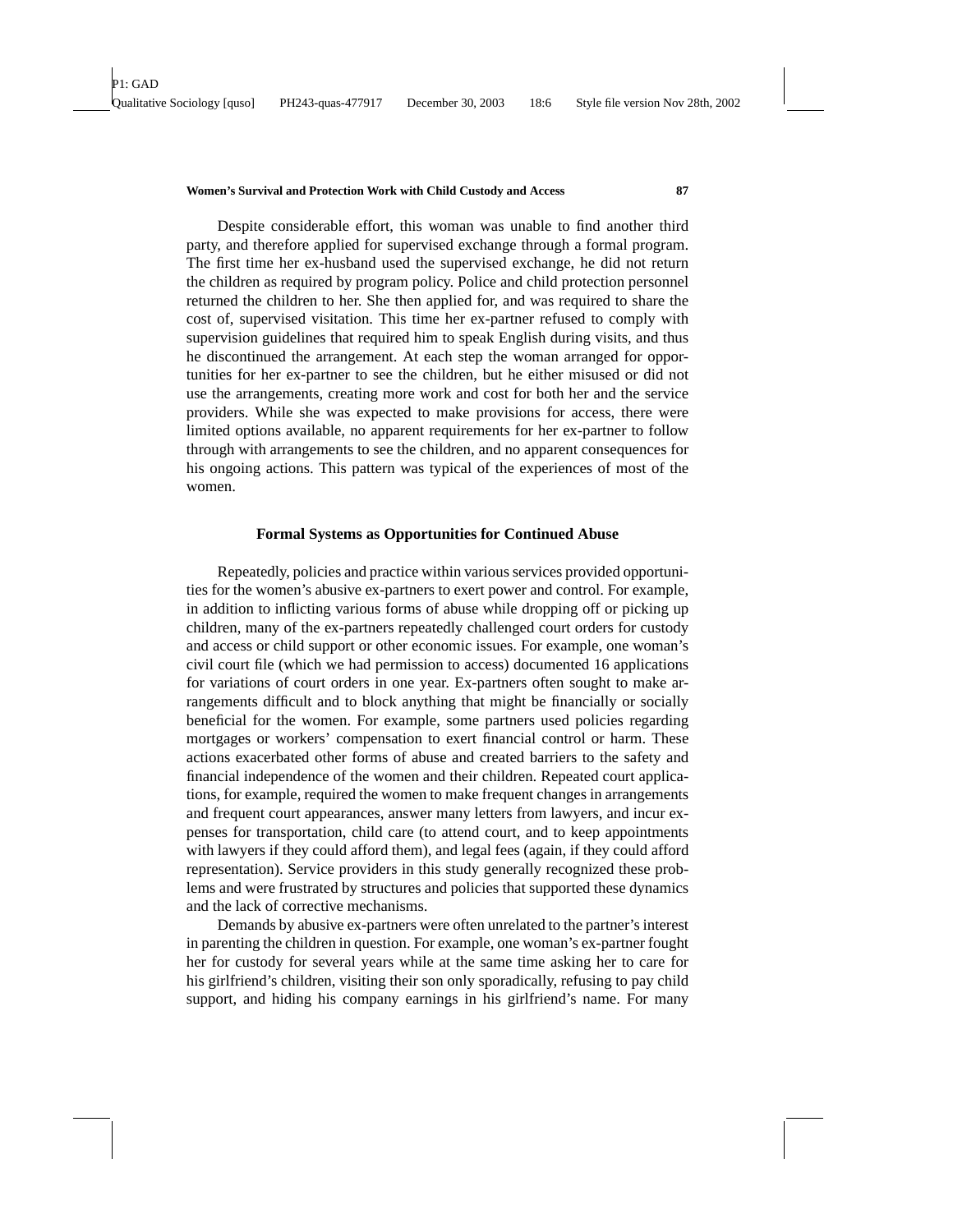women, dealing with these tactics was financially draining or beyond their means. One woman summed up experiences that were common to many women:

Well, [my ex-husband] keeps throwing in [court order] applications. They keep accepting them, and we have to keep going in. We've probably gone in well over 20 times in two years, if not more...And that's the really weird thing. When do they stop his harassment?

Again, the features of the system based harassment varied with the specific circumstances of the women. Ex-partners of four of the women made accusations of child neglect or abuse that upon investigation were determined to be unfounded and malicious, and the children were either not apprehended by the state or were returned to the mothers. However, for First Nations women, this tactic had more devastating consequences. All seven of the First Nations women had their children apprehended by the state. In each case their partners played an important role, either by making a report to child protection services or by contributing to circumstances that made it difficult for the woman to care adequately for the children. Unfortunately, policies and practices, particularly in child protection and social assistance services, often abetted such actions. First Nations women said service providers often assumed they were drinking or doing drugs. In one case, such assumptions had particularly damaging effects. The woman's partner had beaten her and taken their entire social assistance check. When the police arrived, they called child protection services, and though she did not have a drug problem, her children were apprehended. "I was all bruised up and there was no money for food so they took my kids. They felt I couldn't protect my kids [and] because I had no money for food they assumed I was doing drugs."

The fact that the women had to work extensively and tirelessly with formal systems to obtain even a modest level of support for their safety and economic survival made their efforts to deal with issues of child custody and access more onerous. For example, letters of conditions provided by social workers to the women contained requirements to attend many classes, workshops, and counseling sessions. Advocates in focus groups pointed out that these conditions often were such that they compromised the women's ability to provide care for their children. The women's efforts were hampered by the workings of formal systems and compounded by factors that magnified gender based marginalization, such as racism, language barriers, poverty, and immigration issues.

## **Women Encountered Similar Problems across "Systems"**

All of the women had involvement with formal systems, much of which was in relation to their children. Not surprisingly, the more marginalized a woman was, the more formal systems tended to be involved. Poor women were usually involved with social assistance services as well as child welfare services; First Nations women, who also tended to be poor, were usually involved with multiple services,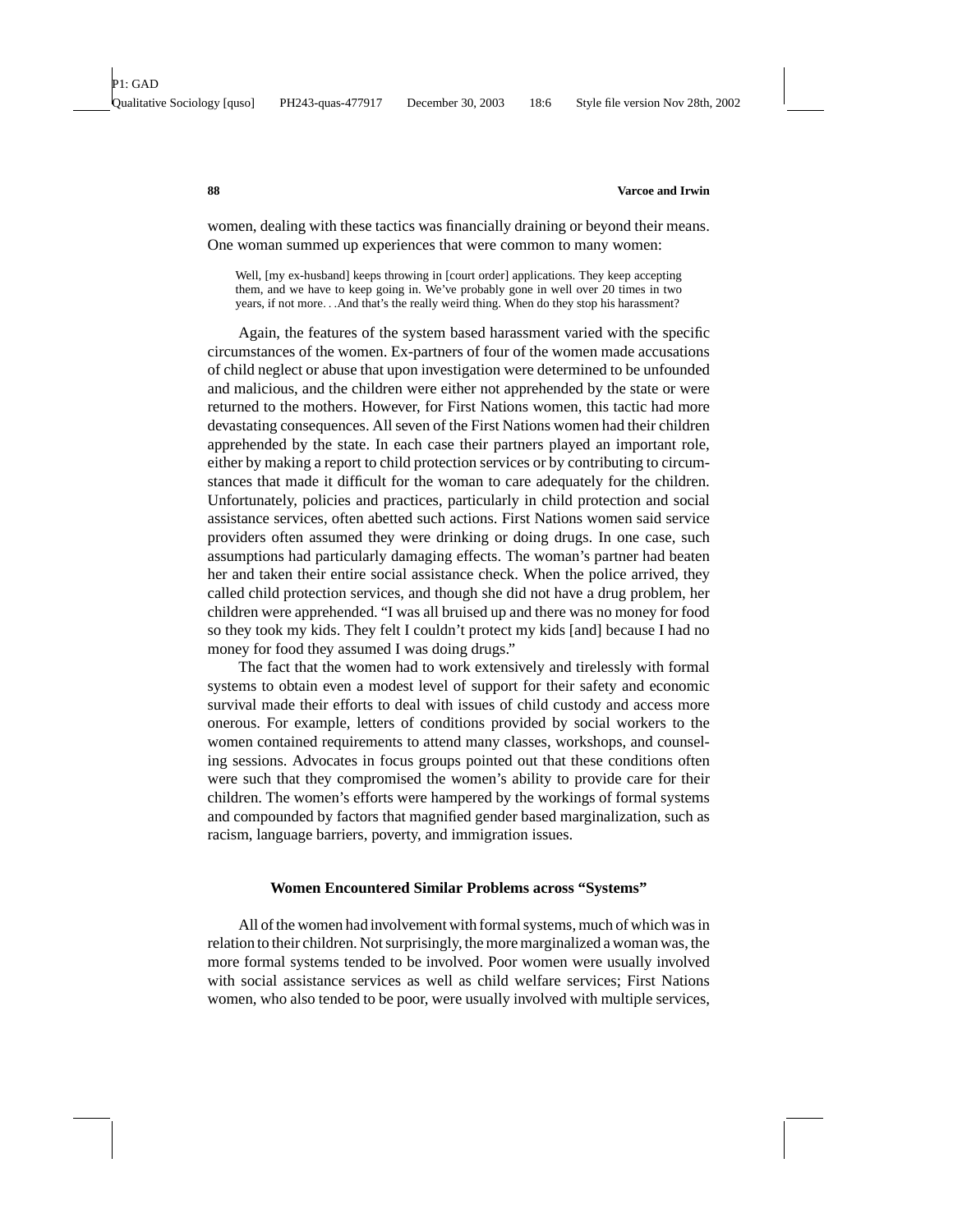and immigrant women additionally were involved with immigration and often with services related to their first languages. For women with children, systems involvement usually included services related to child custody, child access and, for some, child apprehension. Key to understanding these experiences is the fact that the women were afraid of allowing access by, or losing custody of their children to, an *abusive* partner. They were not reluctant to facilitate contact between the children and their fathers; rather, they were reluctant for the children to be with their fathers without some minimum protection, such as the mother's presence might provide. This led some women to delay leaving their partners. Following separation all were gravely concerned about being less able to protect the children, regardless of the extent to which they believed the children were being abused.

In the same way they experienced all services as similarly problematic, the women saw all systems as beneficial when the dynamics of abuse were understood, when their experiences were validated, and when the woman's well-being was considered along with the welfare of the children. For example, one woman's physician supported her wish to preserve her marriage for several years, until it became too dangerous for her and her child. While providing frank assessment of safety concerns, the physician respected her right to choose her own course of action, and when she was ready, the physician facilitated her escape. Each woman had at least one story of a helpful service provider—including police, probation officers, counselors, social workers, and so on—and these positive experiences stood out as exceptional.

In contrast to stories of positive experiences with individual service providers, overall, involvement of formal systems did not typically make women's lives easier, and all of the women in this sample encountered system responses that made matters worse. The women's efforts to be economically independent and to protect themselves and their children were seriously impeded by problems within the system. System responses were unhelpful when dynamics of abuse were not understood and taken into account, when women's experiences and assessments of risk were minimized or ignored, and when threats to the safety and well-being of the women and their children were not recognized. Service providers who were interviewed thought services were problematic largely because the mandates of services were narrow, inflexible, and had no specific commitment to dealing with abuse. For example, one woman's children and ex-partner underwent psychological evaluations (Psychological Evaluation Report 1999, "M. Lui"), but the judge granted joint custody despite the psychologist's concerns about future violence by her ex-partner. In reference to this experience, the woman said,

[The psychologist] said that [my ex-husband] should not have custody of [my son] during school days. What really concerned me in this psychologist's report was that he suspected [my ex-husband] could be very violent to people he knew well. My lawyer and I were concerned because [my son] was the only person [my ex-husband] knew really well. To me it was setting [my son] up to take care of [my ex-husband]. What happened was, I ended up having custody of [my son] weeknights and [my ex-husband] had most weekends.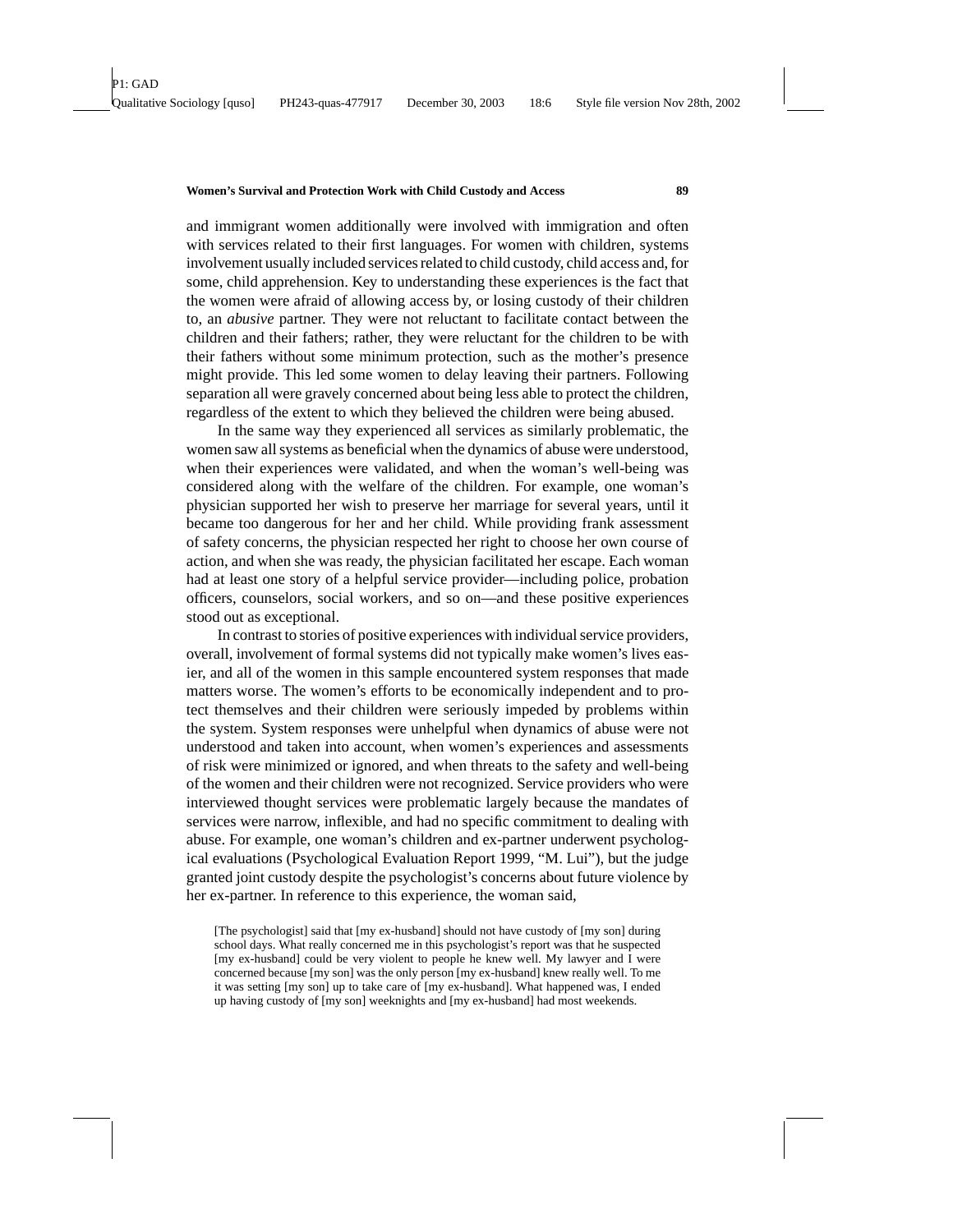Similarly, another woman described the contradictory responses she encountered:

There was an abyss into which all this information dropped. And we have gone from "This man is dangerous all across the board. And the mother should have full custody... " to "Because there's too much conflict, and we'll give him supervised contact"... We're now back in court with him seeking unsupervised access, and the judge is trying to bend over backwards to see that it happens.

The women often experienced responses in formal systems as threatening and problematic. Some policies and certain service providers' attitudes and practices compounded the women's work, particularly for women marginalized by racialization, poverty, language barriers, or immigration status. The women found that they had to unlearn their expectations of the system and learn how the system worked in order to obtain even minimal support.

Unfortunately, not knowing how systems worked, trusting that the systems would work for them, and valuing relationships, including the children's relationships with their fathers, often combined to create problems and more work for the woman. For example, one woman's trust in the system was initially reinforced by her first experience with the police and courts. When assaulted again, she called the police with confidence, expecting that the police would enforce previous court orders. Court documents showed that her ex-partner was ordered to have no contact with her except for child access despite the fact that he lived in her basement and they shared a bathroom. However, this time the police did not believe her story and did not take a statement from her, leaving her bewildered about what she should do.

This is my second time to phone [the] police. And first time that I phoned [the] police, the police arranged everything. So I really don't know what should I do. And I can't sleep on that night. What I [was] thinking about, should I send [my ex-husband] out? But I already know that [they] have...a shelter, protecting women or something, but...my son has to go to school. And I find if I do that, I will be really selfish. My mom [doesn't] know nothing about [shelters].

Because of the value this woman held for her family, her choices for leaving were limited by the facts that she wanted to support her son and mother, who lived with her and spoke no English, and that she could not get employment due to what she called her "broken English." Following that incident, formal systems repeatedly let her down, and she spent over a year trying to figure out and negotiate multiple and contradictory services. She wrote, phoned, and met with Crown Counsel, various levels of personnel within the police department, lawyers, social services, and legal aid, trying to preserve the safety of herself, her son, and her mother. As suggested earlier, this example points to the contradictions among services. Several of the women had custody orders from civil courts requiring that they provide access by their ex-partners to the children, and restraining orders from criminal courts prohibiting such contact.

Frequent changes in staff and the availability and cost of programs were most problematic. For example, women whose children were apprehended described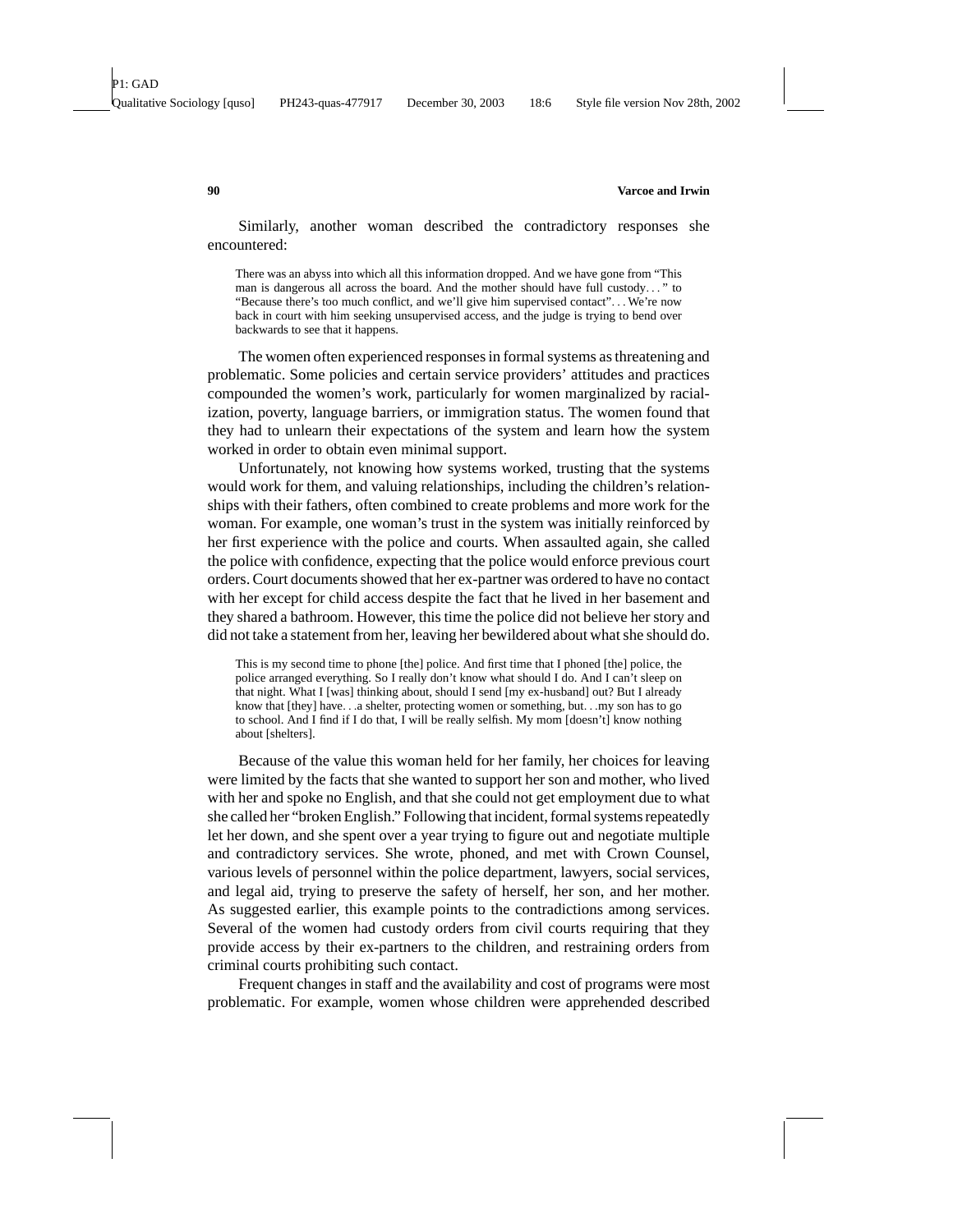how their social workers were changed frequently and how conditions for return of the children changed with each new social worker. Programs that women found helpful usually had waiting lists. Contradictions within the system combined with poverty to create irresolvable problems. For example, First Nations women discussed how drug testing was problematic. One woman explained, "They don't want me to take a drug test, but they still think I'm using." She said that she was advised by friends to take the drug test anyway just to prove her innocence, but it cost \$57.38. Child protection authorities confirmed that they would not pay for a drug test unless they requested it and that drug tests were required only when drug use was likely, not when someone wanted to prove they were clean.

Language barriers, poverty, and racialization magnified the women's work and the problems encountered within formal systems. For example, one woman's husband asked her to sign custody papers she could not read (she did not read English) on the pretense that they were school forms. Afterward, she was bounced back and forth between agencies in her efforts to regain custody. Her work was complicated by poverty and her need for interpreter support.

I tried to get the custody of my kids back, but then...I was turned down for legal aid. I was turned down because I had already signed the consent form letting him have custody of the children. They told me to see a family court counselor, which I did. When I went there, the counselor said to go to legal aid, but I already had been turned down there. I was suicidal many times.

The women gradually unlearned the often naive expectations they held about formal systems, and learned how systems "worked." They learned how to work within the limitations of systems, which included proving themselves, particularly as credible to police, lawyers, and judges, and as good mothers to judges and child protection services.

## **DISCUSSION**

This analysis, grounded in the experiences of women who have survived intimate partner violence, provides a critical understanding of the complex dynamics that operate among woman abuse, custody and access of children, and the involvement of formal systems. This study confirms what other studies (see Hardesty 2002; Kurz 1995) have suggested: services such as justice systems and child protection services can operate as an extension of the use of power and control by abusive partners within the relationship. Formal systems often created more work for women and provided opportunities for the partner to continue to abuse the woman, particularly through her children. This analysis reveals that these opportunities were made possible, at least in part, for three related reasons. First, the dynamics of violence against women and abuse by a partner did not usually inform the ways formal systems operated. Second, systems operated with a "child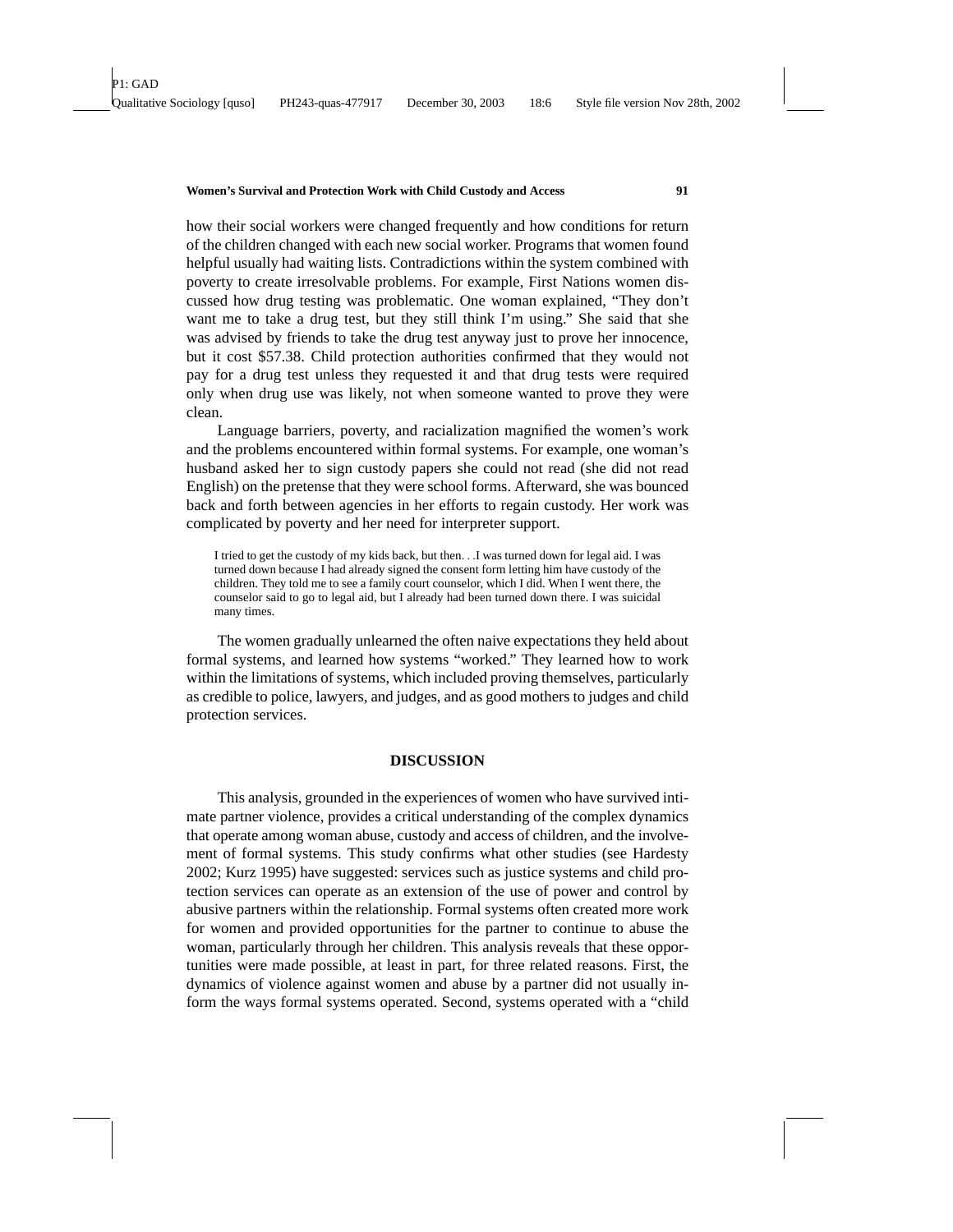centered" ideology that dealt with the well-being of children separately from that of the women. Third, gender biases that disregarded gender based violence were congruent with certain views of mothering and fathering. These three problems interrelated so that the dynamics of violence and the relationship and safety needs of women and children were not taken into account in the provision of services and judgments of parenting. Thus formal systems not only supported, but also reproduced and extended, gender based abuse in the area of child custody and access. Overarching and compounding these issues was the way marginalization, particularly through poverty, language barriers, racialization, and immigration status, magnified women's experiences.

Failure to take the dynamics of violence into account is a well documented feature of the formal systems that deal with woman abuse. System responses tend to deal with incidents of violence, rather than the patterns of ongoing abuse that characterize women's lives, and to deal with a narrow aspect of each situation, depending on the mandate of the particular organization (Beeman, Hagemeister and Edleson 1999; Dobash and Dobash 1988; Humphreys 1999; Kurz and Stark 1988; Shepard and Raschick 1999). Research consistently shows that child abuse and woman abuse "overlap" (Bowker et al. 1988; Edleson 1999; Stanley and Goddard 1993; Stark and Flitcraft 1991) and that abusive partners use children to harm and control their mothers both within and beyond the relationship (e.g., Cahn 1991; Hilton 1992; Kurz 1995). However, service providers often deal with women without considering how children are involved and overlook how women make decisions based on what they believe best for their children (Kurz 1995).

Many Western countries increasingly have enshrined child centered approaches in law, policy, and practice, with the "best interests of the child" being an ill-defined but powerful and often sole criterion guiding decision-making. Like the women we interviewed, increasingly policy defines child centered as requiring the involvement of fathers. However, as this study illustrates, in the context of woman abuse, such approaches can endanger women and are contradictory to the well-being of children. With the move to child centered custody and access decision-making, the parental relationship, and thus the mother, have become increasingly irrelevant (Cahn 1991). There is little research from the children's perspective on their needs in the context of woman abuse. However, evidence to date regarding the escalation of violence toward women post-separation (Hardesty 2002; Johnson 1996), coupled with the known dynamics during "hand over" between separated parents (e.g., Kurz 1995), suggests an increased risk to children of witnessing abuse or being abused post-separation. However, child centered policies and practices combined with inattention to the dynamics of abuse make it increasingly difficult for women to protect their children and themselves. Indeed, as is increasingly the practice, some children in this study were removed from their mother's care because she was unable to protect them from witnessing violence, deflecting concern for the woman and potentially endangering the children further.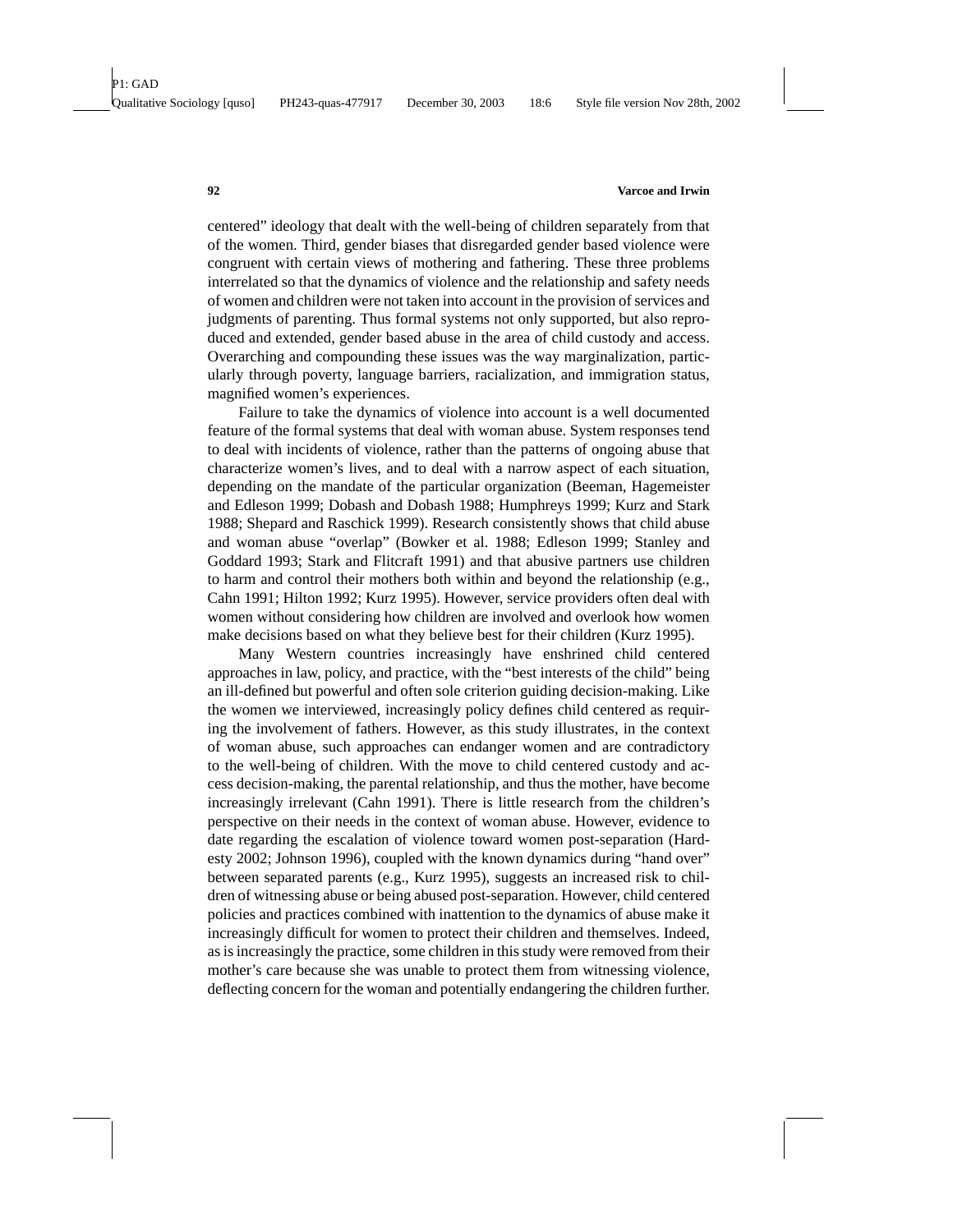As Lehman (1996) argues, pursuing the interests of the child to the exclusion of the interests of the mother may result in decisions that are in the worst interests of the child.

In this study, the social expectations of mothers to protect, nurture, and care for their children often could be seen to operate in service providers' judgments and expectations. In particular, gender bias was evident in responses to allegations of abuse and neglect. Humphreys (1997) suggested that mothers' concerns are dismissed partly by seeing the mother as "collusive" with the abuser, thus casting blame on the mother. Humphreys concluded that mothers bear the brunt of suspicion in allegations of child sexual abuse in the context of divorce, and noted that focusing on the mother and her inadequacies instead of on the offender is a longstanding position adopted in the literature on child sexual abuse. She also notes that the welfare and legal arenas have a history of "disciplining women" and have not placed the same "critical" attention on men.

Countering these dynamics were also stories of "what worked" for women and their children. Not surprisingly, women encountered meaningful support when the dynamics of abuse were considered, when gender and power dynamics were taken into account, and when the well-being of both women and children were considered together and in context. In order to offer such support, service providers often went beyond their mandates and the "rules" of their organizations. Invariably, such support was characterized by collaboration and respect. Gender analysis and accounting for violence in determining child custody and access policy and practice are necessary to improve the safety and well-being of women and children.

# **CONCLUSIONS AND RECOMMENDATIONS**

This study was based on the perspectives of a small group of women who were able to discuss their experiences, had left their abusive partners, and were motivated to participate. It is likely that their views are different in some ways from women who are still in abusive relationships, or are unable to discuss their experiences. Some women may not have participated due to fear of being judged or fear of retaliation, or fear that recounting their experience would be too painful or threatening. Some, including members of Women In Action who initiated this project, did not participate because they had "moved on" and wanted to forget, rather than revisit their experiences. The women were predominantly young to middle-aged urban women, many of whom accessed services. There are too few older women, women who do not access services, lesbians, rural women, and women with disabilities to draw conclusions about their particular experiences. Despite these limitations, some useful conclusions and implications can be drawn.

Women who have children with abusive partners are tied to those partners through the children forever. The known overlap between woman abuse and child abuse, and the likely impact of witnessing violence, means that children are almost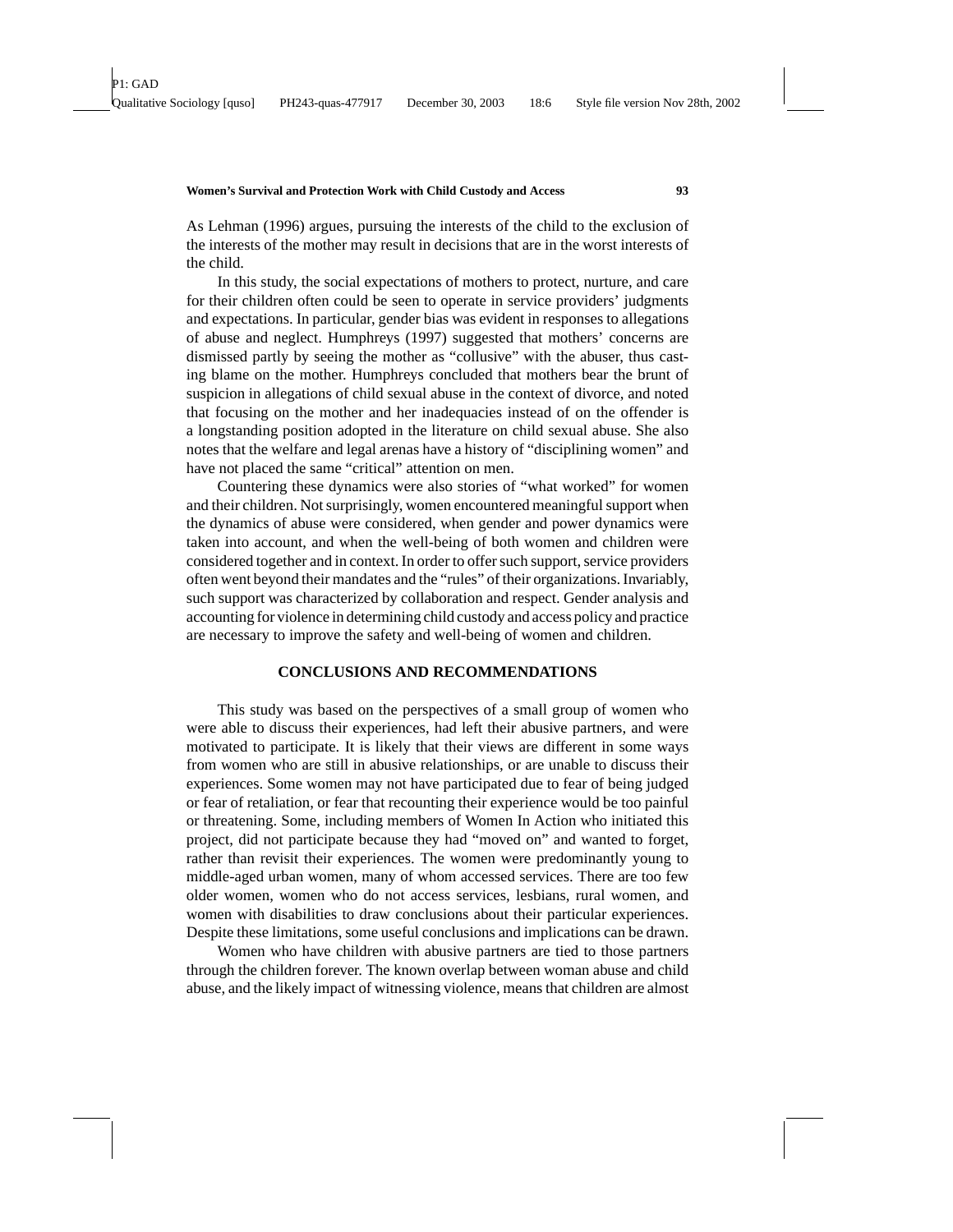invariably victimized as a consequence of abuse of their mothers. The children provide an opportunity for abuse to continue beyond the end of the relationship, and it can be seen from this study that formal systems may unwittingly reinforce and extend those opportunities. The presence of children in a relationship usually means involvement of civil justice systems. While children have long served as tools of woman abuse, increasingly abusive partners use court proceedings, child apprehension, and child maintenance as such tools. Unfortunately formal services often operate without adequate understanding or consideration of the dynamics of abuse, increasingly using child centered approaches that obscure concern for the woman. These factors, coupled with widespread gender bias, serve to increase the work that women must to do to leave abusive partners and remain financially and emotionally independent.

If society wishes to take the safety of women and children seriously, policymakers and service providers, particularly those in the justice and social welfare systems, must develop new approaches to practice based on a better understanding of woman abuse. Policy and practices must be based on understanding woman abuse as a pattern of behavior that extends beyond intimate relationships and encompasses any involved children. Services should be designed on the assumption that when children are present, woman abuse affects the children, and the children become part of the abuse dynamics. Service providers should understand that women are influenced in their decision-making by what they think is best for their children, but that in attempting to limit the impact of the abuse on the children, women may minimize the extent to which they think the children are affected. Thus service providers should help women more accurately predict risk to themselves and their children, using safety as the top priority.

Given the effort women expend to protect themselves and their children and to work through formal systems, service providers should recognize, acknowledge, and capitalize on women's work and strengths. Programs based on assumptions of women's deficiency are likely to produce services that perpetuate power and control and gender inequity. For example, parenting programs for women who have experienced violence can convey the message that women's parenting is the problem rather than the violence they and their children have endured. Instead, program development should be based on augmenting strength.

Given the potential that any service or policy may be used as a tool of continued abuse, safeguards against such misuse should be built into each service and policy. Service providers should assume that woman abuse affects children, and services for women who are abused should all be linked to services for children, and vice versa. However, such linkages should not attempt to serve children in isolation from, or at the expense of, their mothers.

Academics, policy-makers and service providers must critically analyze what is meant by "child centered" and shift from a rights based understanding to a relational understanding. That is, rather than considering the rights of parents and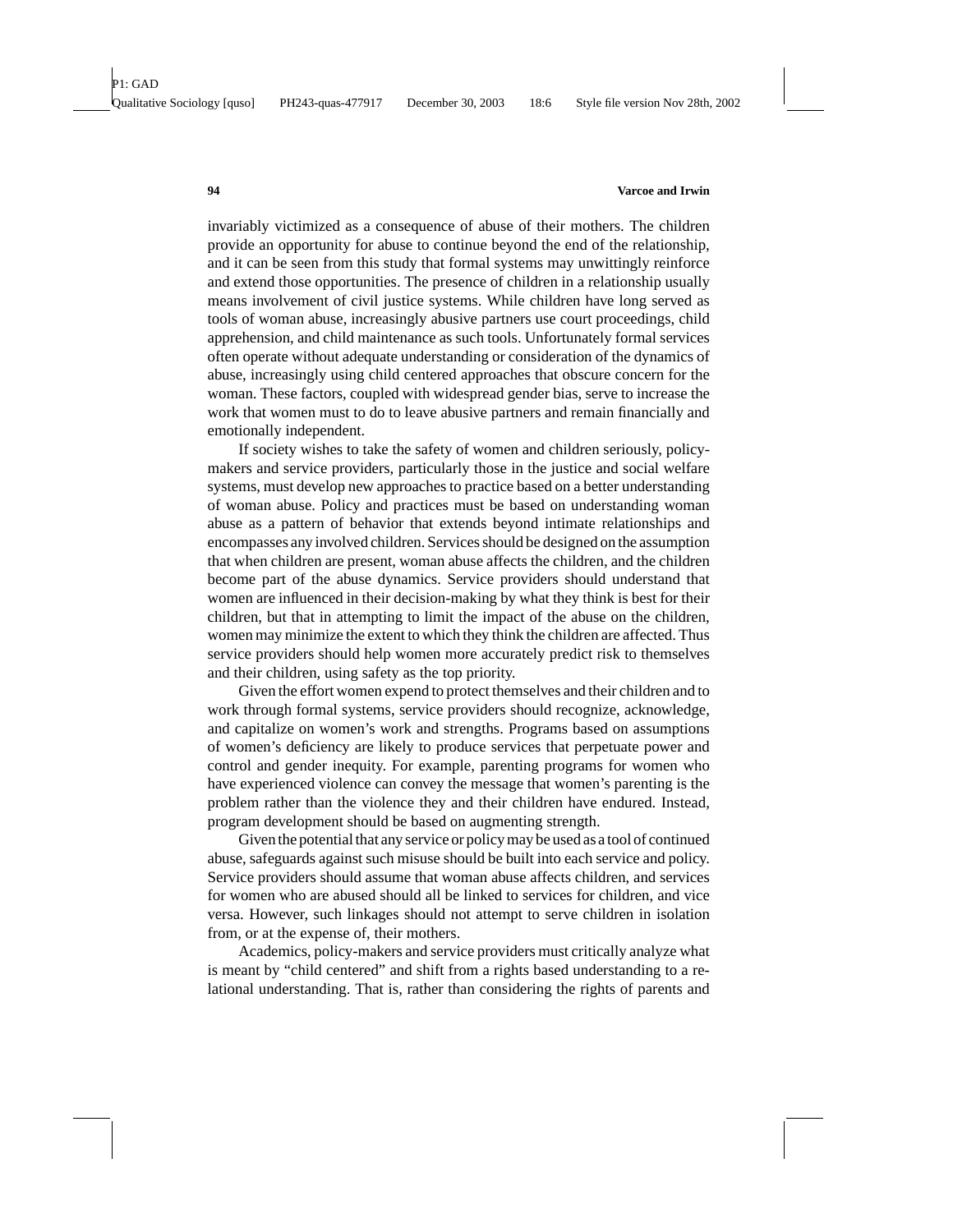children as competing, policies and practices should focus on the relationships between parents and children, taking all interests into account and fostering the safest, healthiest relationships possible. Rather than merely requiring the involvement of fathers, policies should demand safe involvement. In particular, data from children and ways of fostering safe relationships between abusive partners and their children are required.

Finally, academics, policy-makers, and service providers should develop a critical understanding of gender bias inherent in dominant views about mothering and fathering. Awareness of the extent to which mothering and fathering are judged by different standards must form the basis of eradicating systematic bias in policy and practice.

#### **ACKNOWLEDGMENTS**

The authors would like to acknowledge the contributions of all participants. Special thanks to the multilingual support workers who made the participation of immigrant woman possible and to Fatima Jaffer, Research Co-ordinator for Project Violence Free, for her contribution to early analysis. The study was funded by the British Columbia Health Research Foundation.

# **REFERENCES**

- Amato, P. R. (1994). Life-span adjustment of children to their parents' divorce. *The Future of the Children,* 4, 143–164.
- Amato, P. R., & Keith, B. (1991a). Parental divorce and the well-being of children: A meta analysis. *Psychological Bulletin,* 100, 26–46.
- Amato, P. R., & Keith, B. (1991b). Parental divorce and adult well-being: A meta-analysis. *Journal of Marriage and the Family,* 53, 43–58.
- Anderson, J. M. (1991). Reflexivity in fieldwork: Toward a feminist epistemology. *Image: Journal of Nursing Scholarship,* 23, 115–118.
- Beeman, S. K., Hagemeister, A. K., & Edleson, J. L. (1999). Child protection and battered women's services: From conflict to collaboration. *Child Maltreatment,* 4, 116–126.
- Bennett, L. (1991). Adolescent girls' experiences of witnessing marital violence: A phenomenological study. *Journal of Advanced Nursing,* 16, 431–438.
- Bowker, L. H., Arbitell, M., & McFerron, J. R. (1988). On the relationship between wife beating and child abuse. In K. Yllö & M. Bograd (Eds.), *Feminist perspectives on wife abuse* (pp. 158–174). Newbury Park, CA: Sage.
- Boyd, S. (1990). Potentialities and perils of the primary caregiver presumption. *Canadian Family Law Quarterly,* 7, 1–30.
- Boyd, S. (1996). Is there an ideology of motherhood in (post) modern child custody law? *Social & Legal Studies,* 5(4), 495–521.
- Boyd, S. B. (2003). Child custody, law and women's work. Don Mills, ON: Oxford University Press.
- Cahn, N. R. (1991). Civil images of battered women: The impact of domestic violence on child custody decisions. *Vanderbilt Law Review,* 44, 1041–1097.
- Campbell, J., Rose, L., Kub, J., & Nedd, D. (1998). Voices of strength and resistance: A contextual and longitudinal analysis of women's responses to battering. *Journal of Interpersonal Violence,* 13, 743–762.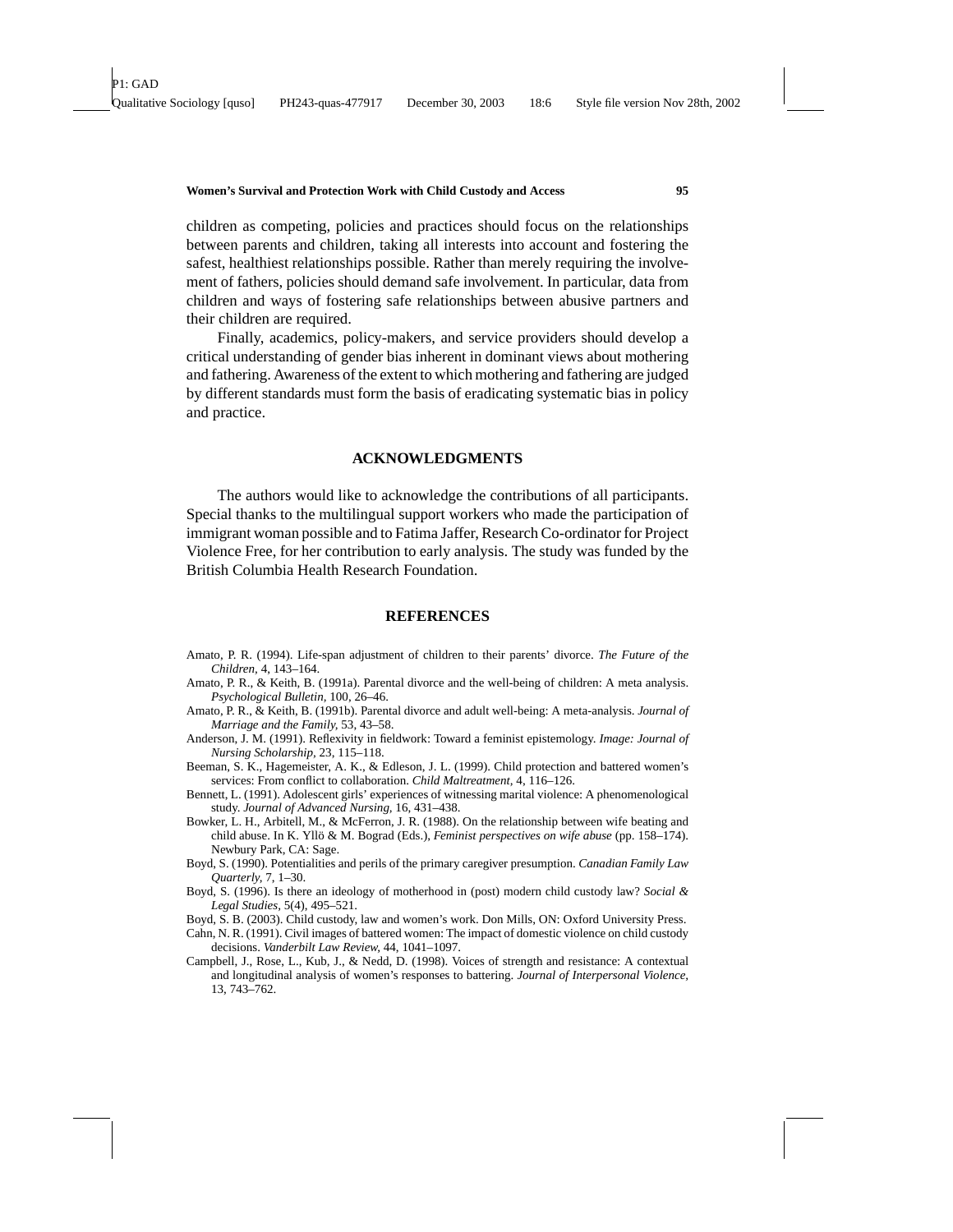- Campbell, J. C., Pugh, L. C., Campbell, D., & Visscher, M. (1995). The influence of abuse on pregnancy intention. *Women's Health Issues,* 5, 214–223.
- Campbell, M. (1998). Institutional ethnography and experience as data. *Qualitative Sociology,* 21, 55–73.
- Campbell, M., Copeland, B., & Tate, E. (1998). Taking the standpoint of people with disabilities in research: Experiences with participation. *Canadian Journal of Rehabilitation,* 12, 95–104.
- Canadian Centre for Justice Statistics. (1993). Violence Against Women Survey highlights and questionnaire package. Ottawa: Statistics Canada.
- Chesler, P. (1991). Mothers on trial: The custodial vulnerability of women. *Feminism & Psychology,* 1, 409–425.
- Coltrane, S., & Hickman, N. (1992). The rhetoric of rights and needs: Moral discourse in the reform of child custody and child support laws. *Social Problems,* 39, 400–420.
- Dobash, R. E., & Dobash, R. (1988). Research as social action: The struggle for battered women. In K. Yllö & M. Bograd (Eds.), *Feminist perspectives on wife abuse* (pp. 51–74). Newbury Park: Sage.
- Drakich, J. (1988). In whose best interest? The politics of joint custody. In B. Fox (Ed.), *Family bonds and gender divisions* (pp. 477–496). Toronto, ON: Canadian Scholars' Press.
- Dunne, J. E., Hudgins, E. W., & Babcock, J. (2000). Can changing the divorce law affect post-divorce adjustment? *Journal of Divorce and Remarriage,* 33, 35–54.
- Edleson, J. L. (1998). Responsible mothers and invisible men: Child protection in the case of adult domestic violence. *Journal of Interpersonal Violence,* 13, 294–298.
- Edleson, J. L. (1999). The overlap between child maltreatment and woman battering. *Violence Against Women,* 5, 134–154.
- Ericksen, J., & Henderson, A. (1992). Witnessing family violence: The children's experience. *Journal of Advanced Nursing,* 17, 1200–1209.
- Fay, J. (1999). Beyond saints and sinners: Equality and the ideological construction of single mothers on social assistance. Vancouver, BC: West Coast Leaf National Forum on Equality Rights.
- Featherstone, B. (1999). Taking mothering seriously: The implications for child protection. *Child and Family Social Work,* 4, 43–53.
- Fleury, R. E., Sullivan, C. M., & Bybee, D. I. (2000). When ending the relationship does not end the violence: Women's experiences of violence by former partners. *Violence Against Women,* 6, 1363–1383.
- Goodwin, M. M., Gazmararian, J. A., Johnson, C. H., Gilbert, B. C., & Saltzman, L. E. (2000). Pregnancy intendedness and physical abuse around the time of pregnancy: Findings from the Pregnancy Risk Assessment Monitoring System, 1996–1997. *Maternal and Child Health Journal,* 4, 85–92.
- Goundry, S. A. (1998). Final report on court-related harassment and family law "justice." Vancouver, BC: BC/Yukon Women's Program, Status of Women Canada, Feminist Research, Education, Development and Action Centre (FREDA), and Vancouver Association of Women and the Law (VAWL).
- Graycar, R. (1989). Equal rights versus fathers' rights: The child custody debate in Australia. In C. Smart & S. Sevenhuijsen (Eds.), *Child custody and the politics of ge*nder (pp. 158–189). London: Routledge.
- Guba, E. C., & Lincoln, Y. S. (2000). Paradigmatic controversies, contradictions, and emerging confluences. In N. K. Denzin & Y. S. Lincoln (Eds.), *Handbook of qualitative research, second edition* (pp. 163–188). London: Sage Publishers Inc.
- Hammersley, M., & Atkinson, P. (1995). *Ethnography: Principles in practice, 2nd edition*. London: Routledge.
- Hardesty, J. L. (2002). Separation assault in the context of post divorce parenting: An integrative review of the literature. *Violence Against Women,* 8, 597–626.
- Henderson, A. (1990). Children of abused wives: Their influence on their mothers' decisions. *Canada's Mental Health,* 38, 10–13.
- Henderson, A. (1993). Abused women's perceptions of their children's experiences. *Canada's Mental Health,* 4, 7–11.
- Henning, K., Leitenberg, H., Coffey, P., Bennett, T., & Jankowski, M. K. (1997). Long-term psychological adjustment to witnessing interparental physical conflict during childhood. *Child Abuse and Neglect,* 21, 501–515.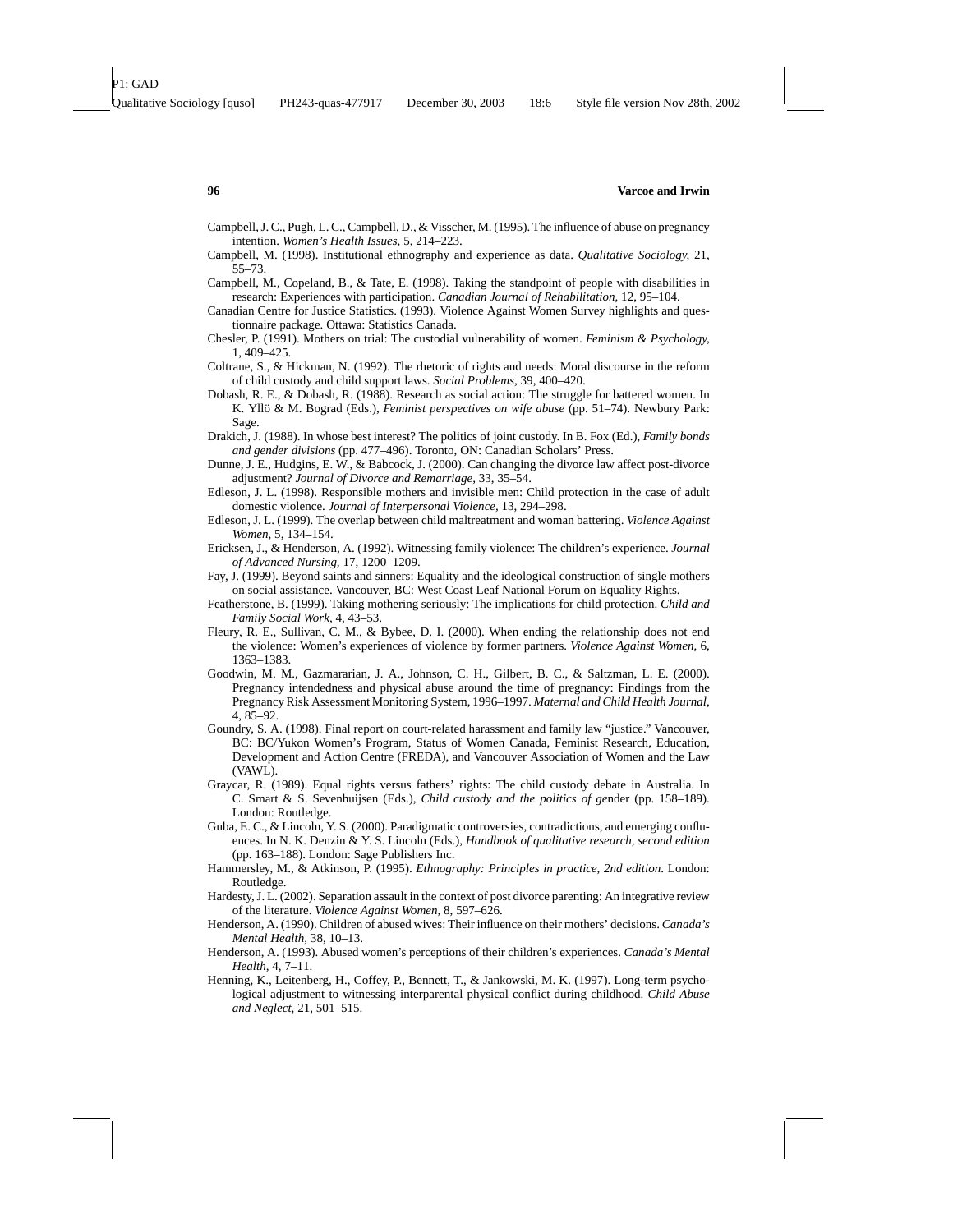Hertz, R. (1996). Introduction: Ethics, reflexivity, and voice. *Qualitative Sociology,* 19, 3–9.

- Heshusius, L. (1994). Freeing ourselves from objectivity: Managing subjectivity or turning toward a participatory mode of consciousness? *Educational Researcher,* 23, 15–22.
- Hester, M., & Radford, L. (1996). *Domestic violence and child contact arrangements in England and Denmark*. Bristol: Policy Press.
- Hilton, N. Z. (1992). Battered women's concerns about their children witnessing wife assault. *Journal of Interpersonal Violence,* 7, 77–86.
- Hughes, H. M. (1988). Psychological and behavioral correlates of family violence in child witnesses and victims. *American Journal of Orthopsychiatry,* 58, 77–90.
- Humphreys, C. (1997). Child sexual abuse allegations in the context of divorce: Issues for mothers. *British Journal of Social Work,* 27, 529–544.
- Humphreys, C. (1999). Avoidance and confrontation: Social work practice in relation to domestic violence and child abuse. *Child and Family Social Work,* 4, 77–87.
- Humphreys, J. (1995a). Dependent-care by battered women: Protecting their children. *Health Care for Women International,* 16, 9–20.
- Humphreys, J. (1995b). The work of worrying: Battered women and their children. *Scholarly Inquiry for Nursing Practice: An International Journal,* 9, 127–145.
- Irwin, L., Thorne, S., & Varcoe, C. (2002). Strength in adversity: Motherhood for women who have been battered. *Canadian Journal of Nursing Research,* 34, 47–57.
- Jaffe, P. G., Wolfe, D. A., Wilson, S., & Zak, L. (1986). Similarities in behavioral and social maladjustment among child victims and witnesses to family violence. *American Journal of Orthopsychiatry,* 56, 142–146.
- Jaffe, P. G., Wolfe, D. A., & Wilson, S. K. (1990). *Children of battered women*. Newbury Park, CA: Sage.
- Johnson, H. (1996). *Dangerous domains: Violence against women in Canada*. Scarborough, ON: International Thomson Publishing.
- Jouriles, E. N., Barling, J., & O'Leary, K. D. (1987). Predicting child behaviour problems in maritally violent families. *Journal of Abnormal Child Psychology,* 15, 165–173.
- Kaganas, F., & Sclater, S. D. (2000). Contact and domestic violence: The winds of change. *Family Law,* 30, 630–636.
- Kolbo, J. R. (1996). Risk and resilience among children exposed to family violence. *Violence and Victims,* 11, 113–128.
- Kurz, D. (1995). *For richer, for poorer: Mothers confront divorce*. New York: Routledge.
- Kurz, D., & Stark, E. (1988). Not-so-benign neglect: The medical response to battering. In K. Yllö & M. Bograd (Eds.), *Feminist perspectives on wife abuse* (pp. 234–248). Newbury Park, CA: Sage.
- Laing, M. (1999). For the sake of the children: Preventing reckless new laws. *Canadian Journal of Family Law,* 16, 259–283.
- Lather, P. (1993). Fertile obsession: Validity after poststructuralism. *Sociological Quarterly,* 34, 673–693.
- Lehman, F. (1996). Factoring domestic violence into child custody cases. *Trial,* 32, 32–40.
- Lincoln, Y. S. (1995). Emerging criteria for quality in qualitative and interpretive research. *Qualitative Inquiry,* 1, 275–289.
- Lincoln, Y. S. (1998). From understanding to action: New imperatives, new criteria, new methods for interpretive researchers. *Theory and Research in Social Education,* 26, 12–29.
- Lye, D. N., & Wechsler, M. (2000). Review of the 1999 Parenting Act Study. Washington State Bar News, retrieved July 8, 2001 (www2.wsba.org/barnews/2000/07/lye-wechsler.htm).
- Mahoney, M. R. (1994). Victimization or oppression? Women's lives, violence, and agency. In M. Fineman & R. Mykitiuk (Eds.), *The public nature of private violence* (pp. 59–92). London: Routledge.
- McFarlane, J., Parker, B., Soeken, K., Silva, C., & Reed, S. (1999). Research exchange: Severity of abuse before and during pregnancy for African American, Hispanic, and Anglo women. *Journal of Nurse Midwifery,* 44, 139–144.
- McFarlane, J. M., Campbell, J. C., Wilt, S., Sachs, C. J., Ulrich, Y., & Xu, X. (1999). Stalking and intimate partner femicide. *Homicide Studies,* 3, 300–316.
- Morse, J. (1986). Quantitative and qualitative research: Issues in sampling. In P. L. Chinn (Ed.), *Nursing research methodology: Issues and implementation* (pp. 181–193). Rockville, MD: Aspen.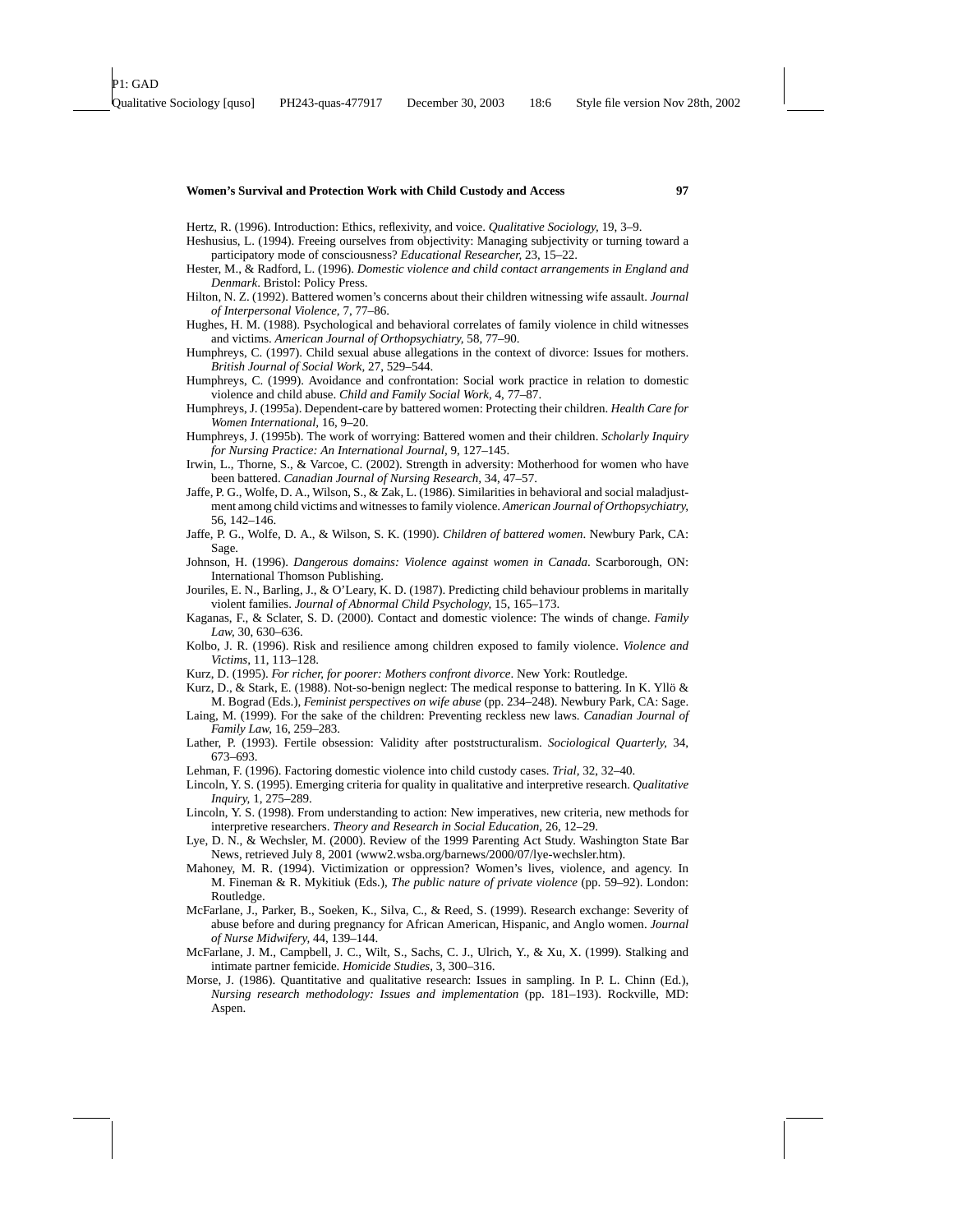- Neilson, L. (2001). Spousal abuse, children and the legal system: Final report for the Canadian Bar Association, Law for the Futures Fund. Fredricton, NB: Muriel McQuenn Fergusson Center for Family Violence Research.
- Newmark, L., Harrell, A., & Salem, P. (1995). Domestic violence and empowerment in custody and visitation cases. *Family and Conciliation Courts Review,* 33, 30–62.
- Park, P. (1993). What is participatory research? A theoretical and methodological perspective. In P. Park, M. Brydon-Miller, B. Hall, & T. Jackson (Eds.), *Voices of change: Participatory research in the United States and Canada* (pp. 1–19). London: Bergin & Garvey.
- Peled, E. (2000). Parenting by men who abuse women: Issues and dilemmas. *British Journal of Social Work,* 30, 25–36.
- Peled, E., Jaffe, P. G., & Edleson, J. L. (1995). *Ending the cycle of violence: Community responses to children of battered women*. Thousand Oaks, CA: Sage.
- Rankin, J. (1999). Exploring the language of institutional ethnography: A theoretical grammar. Unpublished manuscript, University of Victoria, Victoria.
- Reid, G. (1998). *Documenting impact of legal aid cuts on women*. Vancouver, BC: Vancouver Center for Research on Violence Against Women and Children.
- Rhoades, H., Graycar, R., & Harrison, M. (2000). *The Family Law Reform Act 1995: The first three years*. Sydney: University of Sydney & Family Court of Australia.
- Saunders, D. (1994). Child custody decisions in families experiencing woman abuse. *Social Work,* 39, 51–59.
- Shalansky, J., Ericksen, J., & Henderson, A. (1999). Abused women and child custody: The ongoing exposure to abusive ex-partners. *Journal of Advanced Nursing,* 29, 416–426.
- Shepard, M., & Raschick, M. (1999). How child welfare workers assess and intervene around issues of domestic violence. *Child Maltreatment,* 4, 148–156.
- Smart, C., & Neale, B. (1997). Arguments against virtue: Must contact be enforced? *Family Law,* 332.
- Smith, D. E. (1987). *The everyday world as problematic: A feminist sociology*. Toronto, ON: University of Toronto Press.
- Smith, D. E. (1990). *Conceptual practices of power: A feminist sociology of knowledge*. London: Routledge.
- Smith, D. E. (1999). *Writing the social: Critique, theory and investigations*. Toronto: University of Toronto Press.
- Spradley, J. P. (1979). *The ethnographic interview*. Orlando, FL: Harcourt, Brace, Jovanovich.
- Stanley, J., & Goddard, C. (1993). The association between child abuse and other family violence. *Australian Social Work,* 46, 3–8.
- Stark, E., & Flitcraft, A. H. (1991). Spouse abuse. In M. L. Rosenberg & M. A. Fenley (Eds.), *Violence in America: A public health approach* (pp. 123–157). New York: Oxford University Press.
- Swift, K. J. (1995). *Manufacturing "bad" mothers: A critical perspective on child neglect*. Toronto, ON: University of Toronto Press.
- Swift, K. J. (1998). Contradictions in child welfare: Neglect and responsibility. In C. T. Baines, P. M. Evans, & S. M. Neysmith (Eds.), *Women's caring: Feminist perspectives on social welfare, 2nd edition* (pp. 160–190). Toronto, ON: Oxford University Press.
- Taylor, G., Barnsley, J., & Goldsmith, P. (1996). *Women and children last: Custody and access disputes and the family "justice" system*. Vancouver, BC: Vancouver Custody and Access Support and Advocacy Association.
- Taylor, G., Taylor, R. L., & Boyd, S. (1998). *A brief to the Special Joint Parliamentary and Senate Committee on Custody and Access Reform*. Vancouver: Ad Hoc Committee on Custody and Access Reform.
- Tjaden, P., & Thoennes, N. (1998). *Prevalence, incidence, and consequences of violence against women: Findings from the national violence against women survey*. Washington, DC: U.S. Department of Justice, Office of Justice Programs, National Institute of Justice.
- Tjaden, P., & Thoennes, N. (2000). *Extent, nature and consequences of intimate partner violence: Findings from the National Violence Against Women Survey*. National Institute of Justice and the Center for Disease Control and Prevention. Washington, DC: U.S. Department of Justice, Office of Justice Programs, National Institute of Justice.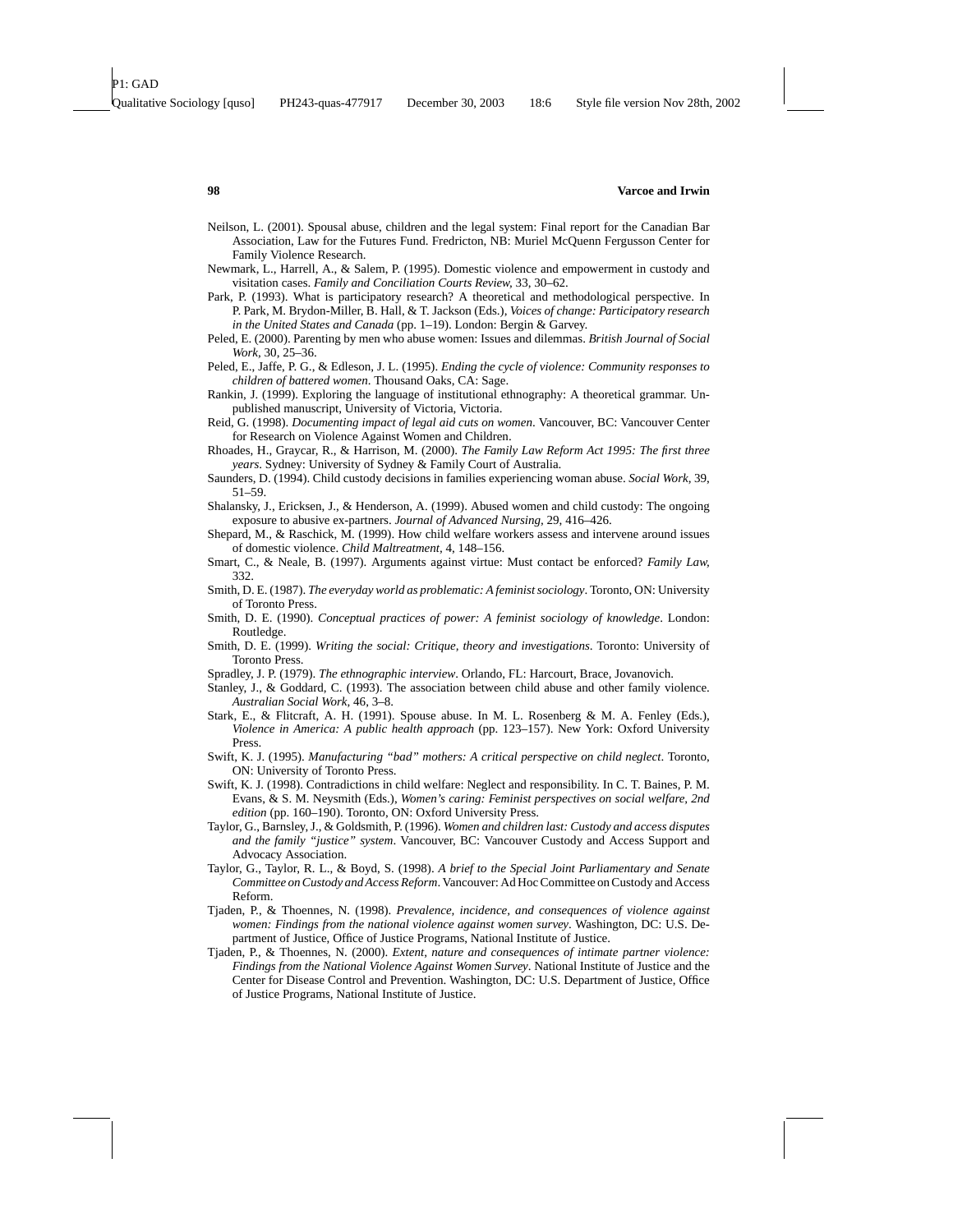- Torres, S., Campbell, J., Campbell, D. W., Ryan, J., King, C., Price, P., Stallings, R. Y., Fuchs, S. C., & Laude, M. (2000). Abuse during and before pregnancy: Prevalence and cultural correlates. *Violence and Victims,* 15, 303–321.
- Varcoe, C., Jaffer, F., & Irwin, L. (2002). *Abuse through child custody and access: A critical site of women's work*. Vancouver: University of Victoria Press.
- Wallerstein, J. S., & Blakeslee, S. (1989). *Second chance: Men, women and children a decade after divorce*. New York: Tichnor & Fields.